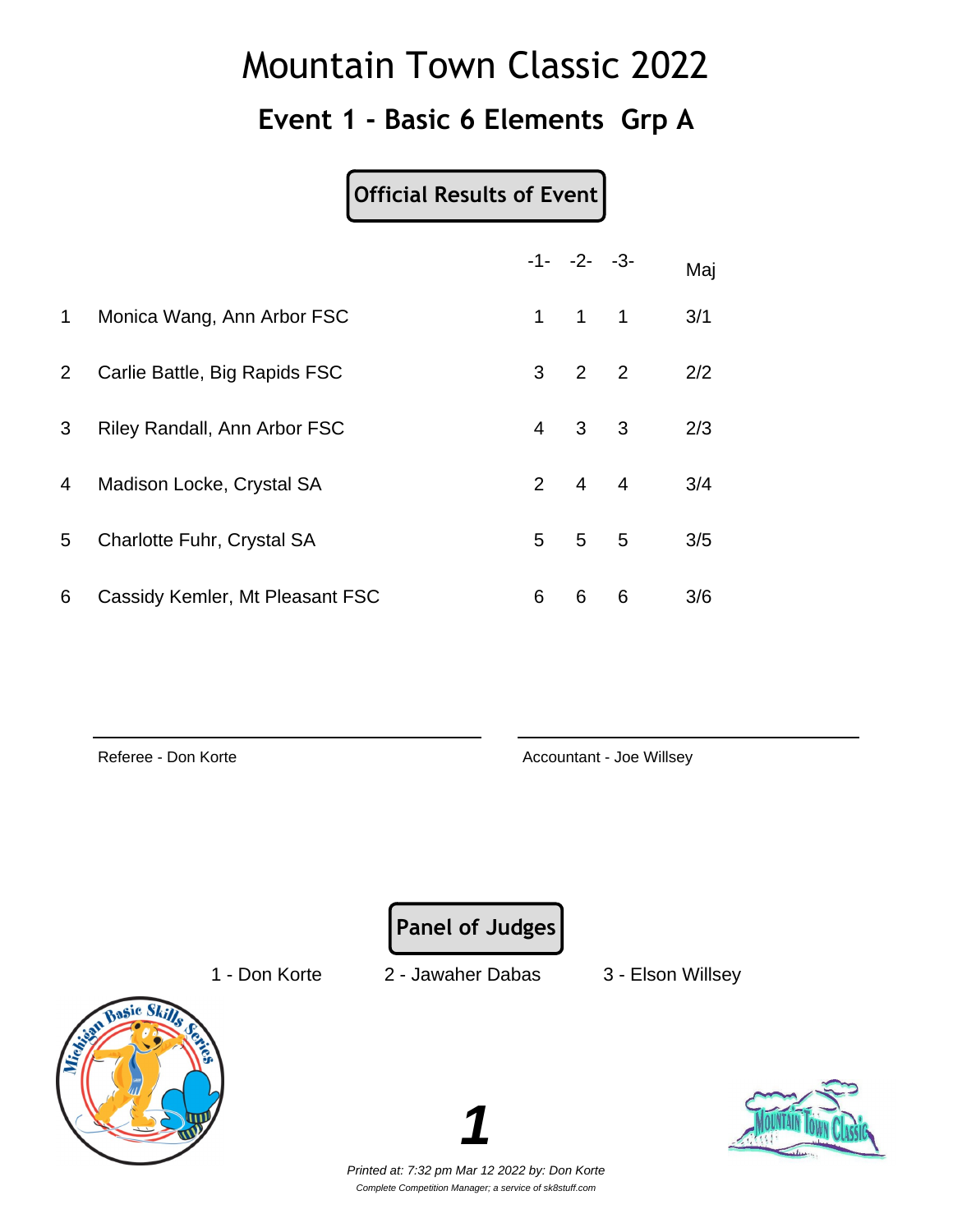### **Event 2 - Basic 6 Elements Grp B**

#### **Official Results of Event**

|              |                                   |                | $-1 - -2 - -3$      |                            | Maj       |
|--------------|-----------------------------------|----------------|---------------------|----------------------------|-----------|
| 1            | Evelyn Kemp, Big Rapids FSC       | $\mathbf{1}$   | $4 \quad 1$         |                            | 2/1       |
| $\mathbf{2}$ | Emily Wade, Big Rapids FSC        | $\overline{4}$ | $\overline{1}$      | $\overline{\phantom{0}}^2$ | 2/2       |
| 3            | Adriana Fabela, Mt Pleasant FSC   |                | $2 \quad 3 \quad 4$ |                            | 2/3 TO 9  |
| 4            | Andrea Fountain, Big Rapids FSC   | 3              | 2 <sub>5</sub>      |                            | 2/3 TO 10 |
| 5            | Cassidy McKenna, Ann Arbor FSC    | $\overline{4}$ | 5 3                 |                            | 2/4       |
| 6            | Lexi Ponton, Greater Kalamazoo SA | 6              | 6                   | 6                          | 3/6       |

Referee - Hallie Wilson **Accountant - Joe Willsey** Accountant - Joe Willsey

**Panel of Judges**

1 - Hallie Wilson 2 - Chris Handt 3 - Jayde Harnick



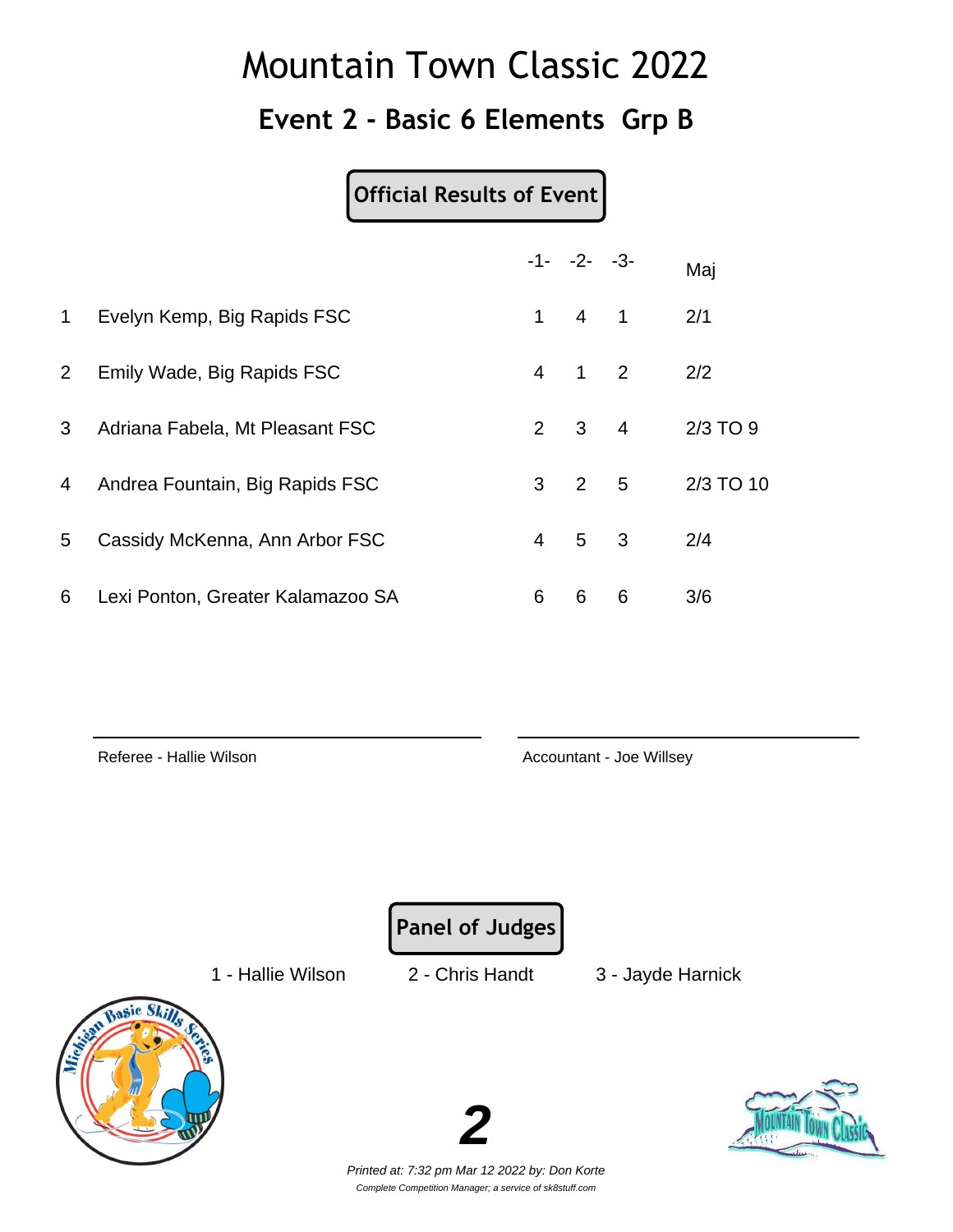### **Event 3 - Basic 4 Elements**

### **Official Results of Event**

|                |                                        |   | $-1 - -2 - -3$      |                | Maj |
|----------------|----------------------------------------|---|---------------------|----------------|-----|
| $\mathbf{1}$   | Lillian Duff, Midland FSC              |   | $1 \quad 2 \quad 1$ |                | 2/1 |
| $2^{\circ}$    | Isabella Lobsinger, Mt Pleasant FSC    |   | $3 \quad 1 \quad 2$ |                | 2/2 |
| 3 <sup>1</sup> | Mukund Sadasivan, FSC of Birmingham MI |   | $2 \quad 4 \quad 3$ |                | 2/3 |
| 4              | Paityn Gruesbeck, Sk8 Bay FSC          | 4 | 3                   | $\overline{4}$ | 3/4 |

Referee - Don Korte **Accountant - Joe Willsey** Accountant - Joe Willsey

**Panel of Judges**

1 - Don Korte 2 - Jawaher Dabas 3 - Elson Willsey



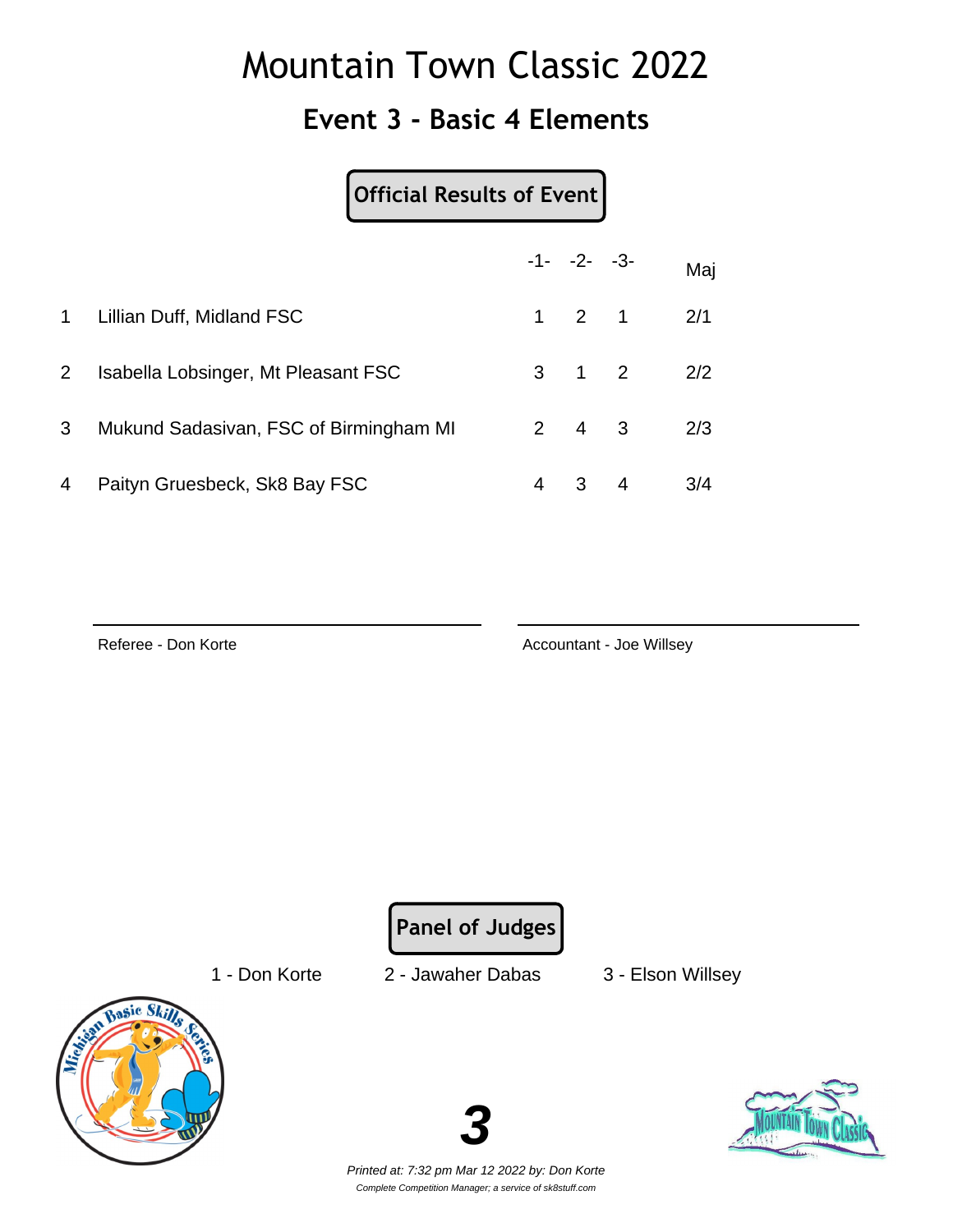#### **Event 4 - Basic 5 Elements**

#### **Official Results of Event**

|                |                                        |                | $-1 - -2 - -3$      |   | Maj |
|----------------|----------------------------------------|----------------|---------------------|---|-----|
| $\mathbf 1$    | Lea Jensen, Ann Arbor FSC              |                | $1 \quad 1 \quad 1$ |   | 3/1 |
| $\overline{2}$ | Leo Argueta-Slaughter, Mt Pleasant FSC | $3^{\circ}$    | $2 \quad 2$         |   | 2/2 |
| 3              | Amelia Gridley, Mt Pleasant FSC        |                | $2 \quad 3 \quad 3$ |   | 3/3 |
| 4              | Clare Li, Greater Kalamazoo SA         | $\overline{4}$ | $4\quad 4$          |   | 3/4 |
| 5              | Sophie Plevinski, Mt Pleasant FSC      | 6              | 5 <sub>5</sub>      |   | 2/5 |
| 6              | Adalyn Hansard, Greater Kalamazoo SA   | 5              | 6                   | 6 | 3/6 |

Referee - Hallie Wilson **Accountant - Joe Willsey** Accountant - Joe Willsey

**Panel of Judges**

1 - Hallie Wilson 2 - Chris Handt 3 - Jayde Harnick





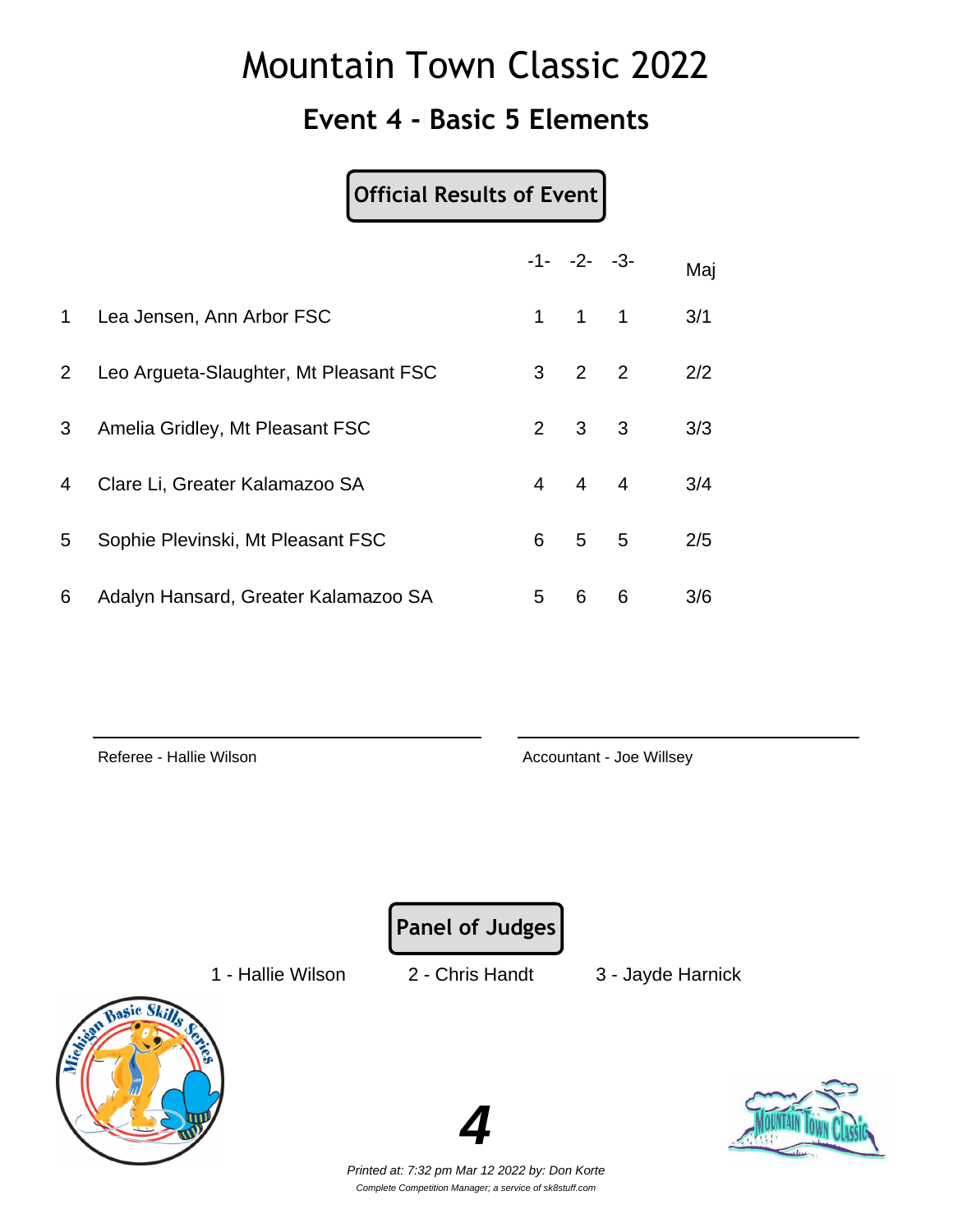### **Event 5 - Basic 2 Elements**

|                | <b>Official Results of Event</b> |                |                 |                            |           |
|----------------|----------------------------------|----------------|-----------------|----------------------------|-----------|
|                |                                  |                | $-1 - -2 - -3$  |                            | Maj       |
| $\mathbf 1$    | Olive Mcmahon, Crystal SA        | $\mathbf 1$    | $\overline{1}$  | $\overline{\phantom{0}}$ 1 | 3/1       |
| $\overline{2}$ | Aubrey Walczak, Crystal SA       | 3              | $\mathbf{3}$    | $\overline{\mathbf{c}}$    | 3/3       |
| 3              | Raegan Glazier, Midland FSC      | 5              | $\overline{2}$  | $\overline{\mathbf{3}}$    | 2/3       |
| 4              | Ryleigh Adams, Ann Arbor FSC     | $\overline{2}$ | $5\overline{)}$ | $\overline{4}$             | 2/4 TOM 6 |
| 5              | Sophie Kolhoff, Midland FSC      | 4              | $\overline{4}$  | $-5$                       | 2/4 TOM 8 |
| 6              | Violet Kang, Ann Arbor FSC       | 6              | 6               | 6                          | 3/6       |

Referee - Don Korte **Accountant - Joe Willsey** Accountant - Joe Willsey

**Panel of Judges**

1 - Don Korte 2 - Jawaher Dabas 3 - Elson Willsey



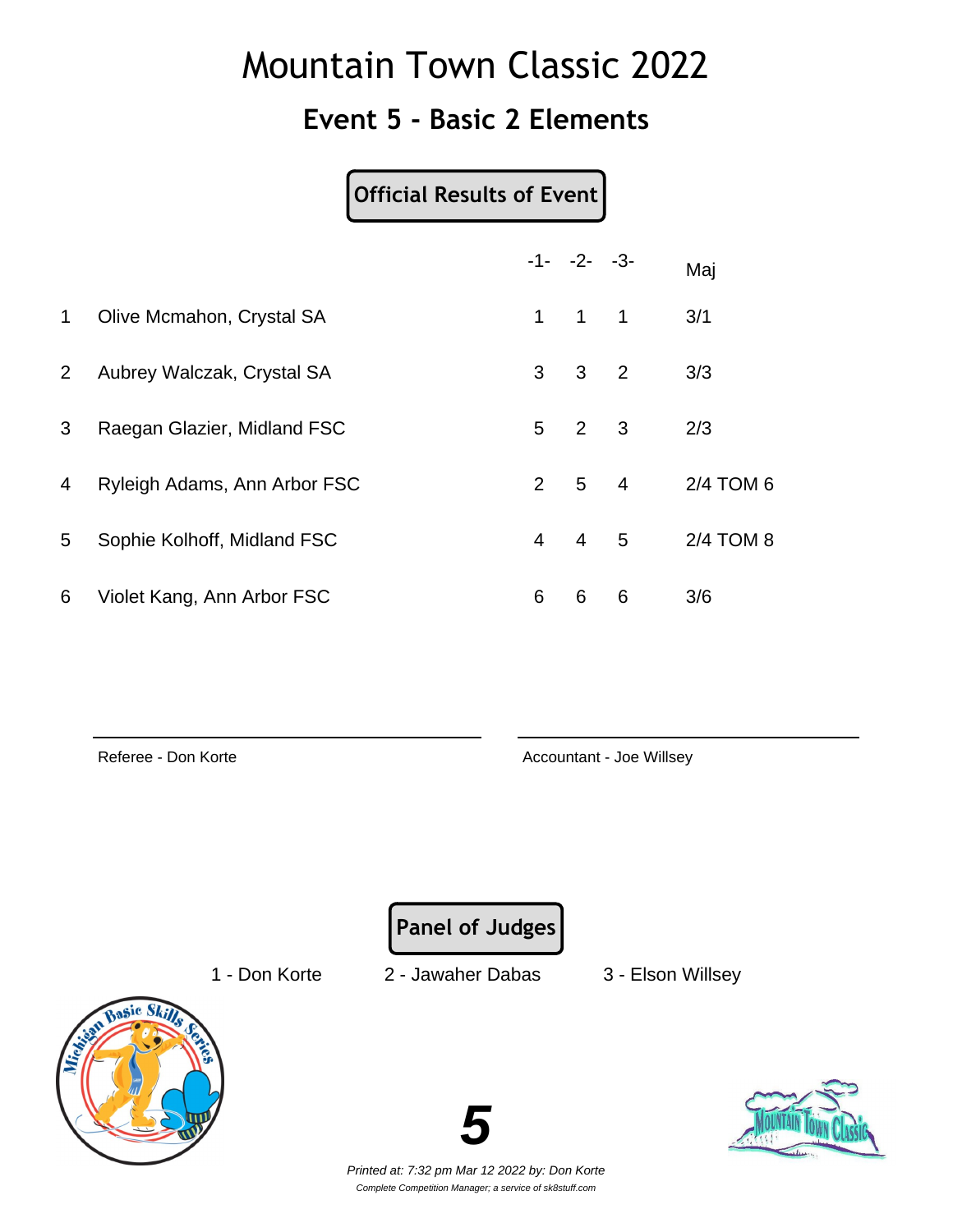### **Event 6 - Basic 3 Elements**

|              |                                     | Official Results of Event |   |                     |     |     |
|--------------|-------------------------------------|---------------------------|---|---------------------|-----|-----|
|              |                                     |                           |   | $-1 - -2 - -3$      |     | Maj |
| $\mathbf{1}$ | Alex Obrien, Fsu LTS                |                           |   | $1 \quad 1 \quad 1$ |     | 3/1 |
| $2^{\circ}$  | Kendall Kadro, FSC of Birmingham Mi |                           |   | $2 \quad 2 \quad 2$ |     | 3/2 |
| 3            | Ameera Kashmiri, Mt Pleasant FSC    |                           | 3 | 3                   | - 3 | 3/3 |

Referee - Hallie Wilson **Accountant - Joe Willsey** Accountant - Joe Willsey

**Panel of Judges**

1 - Chris Handt 2 - Jayde Harnick 3 - Madison Morey



**6**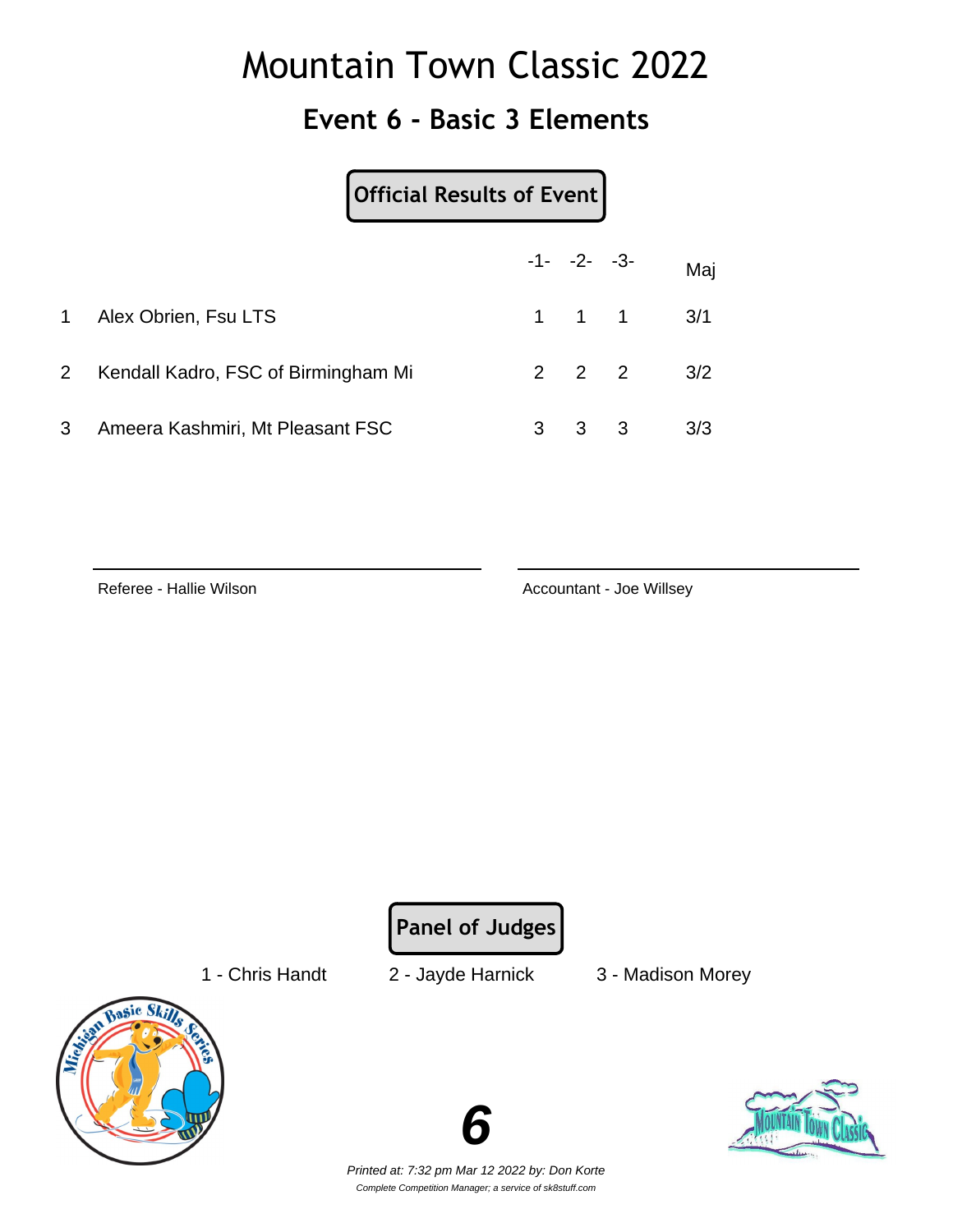### **Event 7 - Basic 1 Elements**

|                | Official Results of Event      |              |                     |                |     |
|----------------|--------------------------------|--------------|---------------------|----------------|-----|
|                |                                |              | $-1 - -2 - -3$      |                | Maj |
| $\mathbf{1}$   | Yena Kim, Ann Arbor FSC        | $\mathbf{1}$ | $1 \quad 1$         |                | 3/1 |
| $\overline{2}$ | Demi Suire, Mt Pleasant FSC    |              | $2 \quad 3 \quad 2$ |                | 2/2 |
| 3              | Delia Hagan, Fsu LTS           |              | $3 \quad 2 \quad 3$ |                | 3/3 |
| 4              | Carissa Baker, Mt Pleasant FSC | 4            | 4                   | $\overline{4}$ | 3/4 |

Referee - Don Korte **Accountant - Joe Willsey** Accountant - Joe Willsey

**Panel of Judges**

1 - Don Korte 2 - Hanna Fussman 3 - Jawaher Dabas



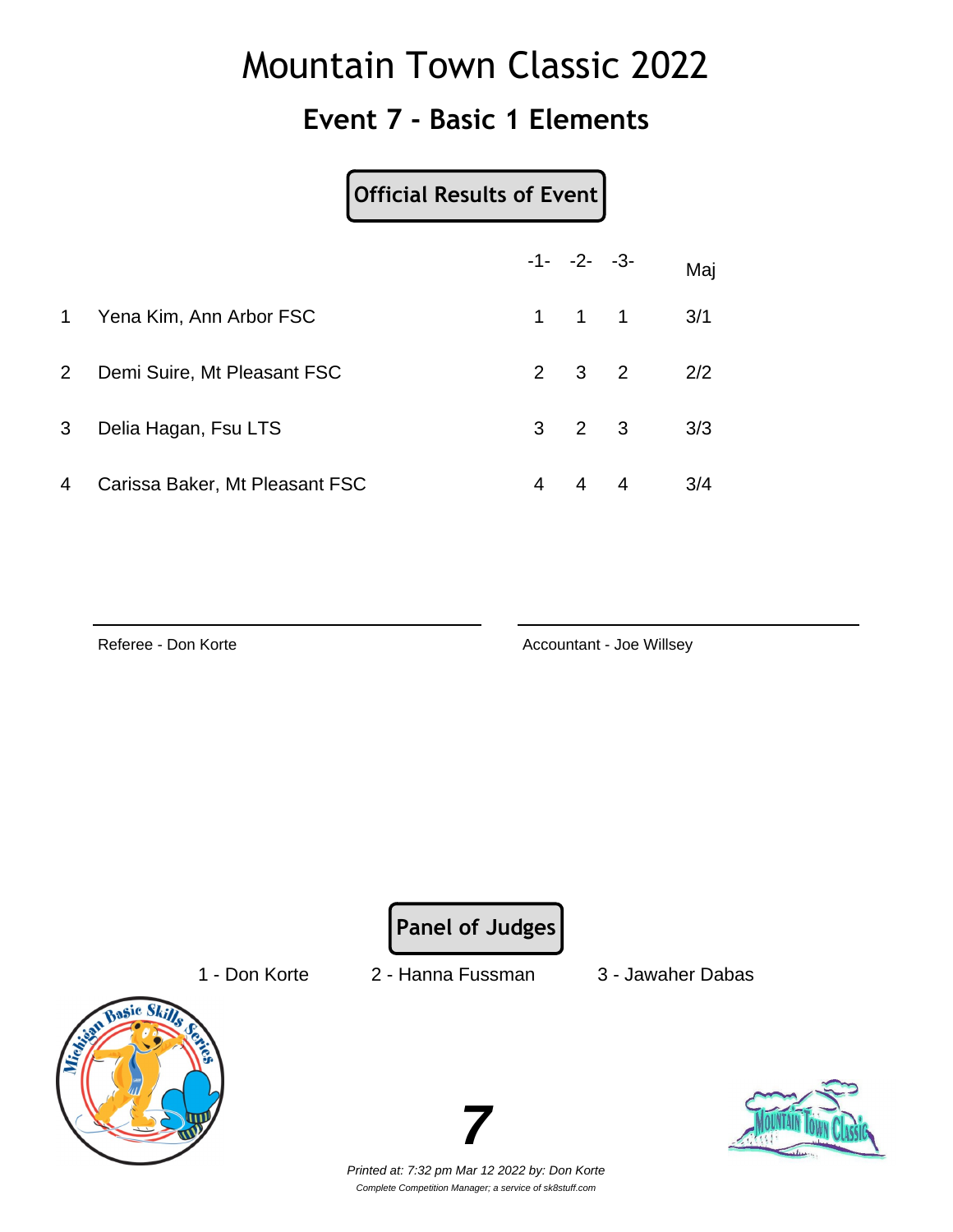### **Event 8 - Snowplow Sam Elements**

| <b>Official Results of Event</b> |
|----------------------------------|
|----------------------------------|

|                                    | $-1 - -2 - -3$ |  | Mai       |
|------------------------------------|----------------|--|-----------|
| 1 Rosemary Itauma, Mt Pleasant FSC |                |  | 1 1 1 3/1 |

Referee - Don Korte **Accountant - Joe Willsey** Accountant - Joe Willsey

**Panel of Judges**

1 - Don Korte 2 - Hanna Fussman 3 - Jawaher Dabas





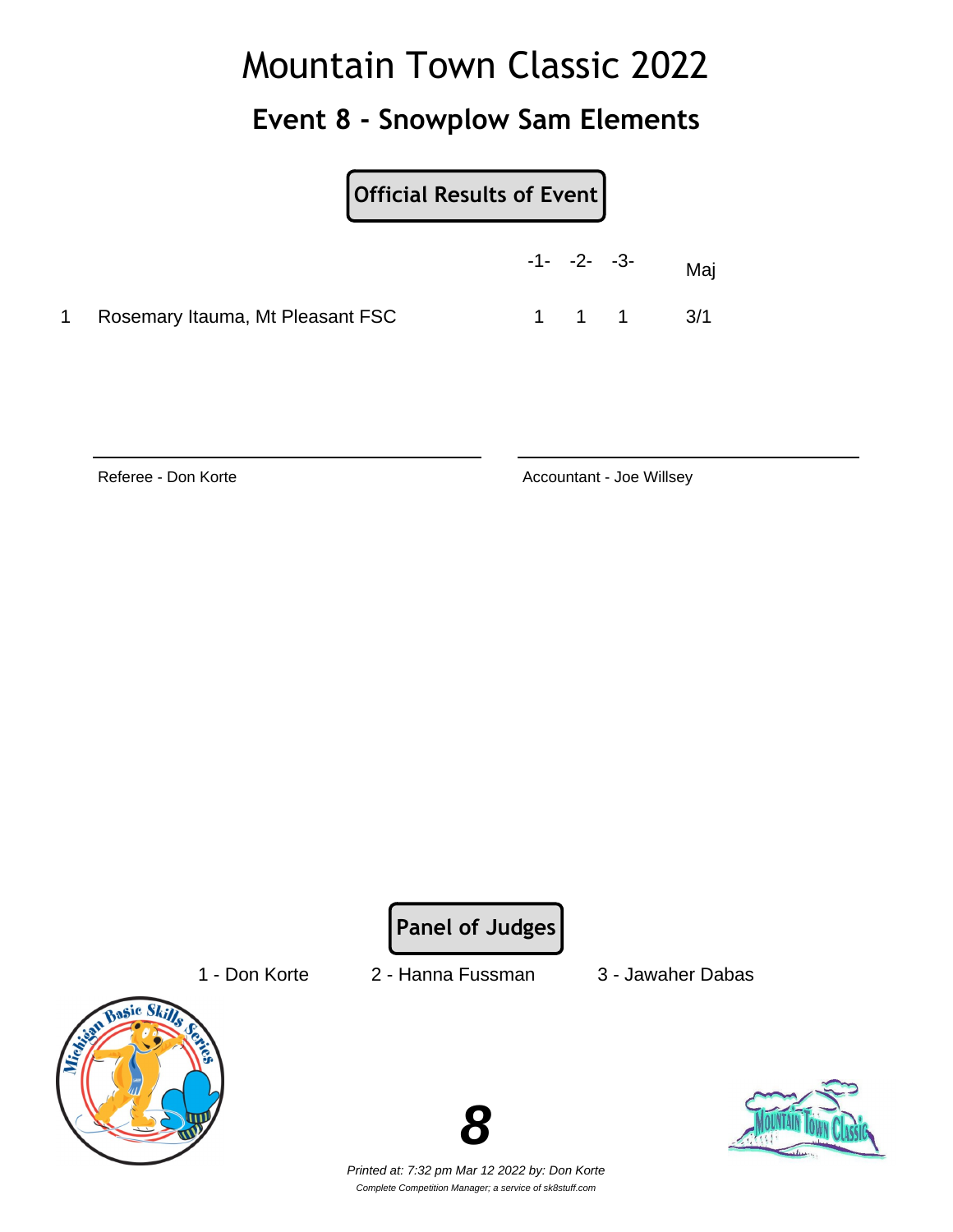# Mountain Town Classic 2022 **Event 9 - Excel High Beginner Compulsory Moves**

|                                | $-1 - -2 - -3$ |       | Maj |
|--------------------------------|----------------|-------|-----|
| 1 Lily Itauma, Mt Pleasant FSC |                | 1 1 1 | 3/1 |

Referee - Melissa Garland **Accountant - Joe Willsey** 

**Panel of Judges**

- 
- 1 Chris Handt 2 Melissa Garland 3 Madison Morey
	-





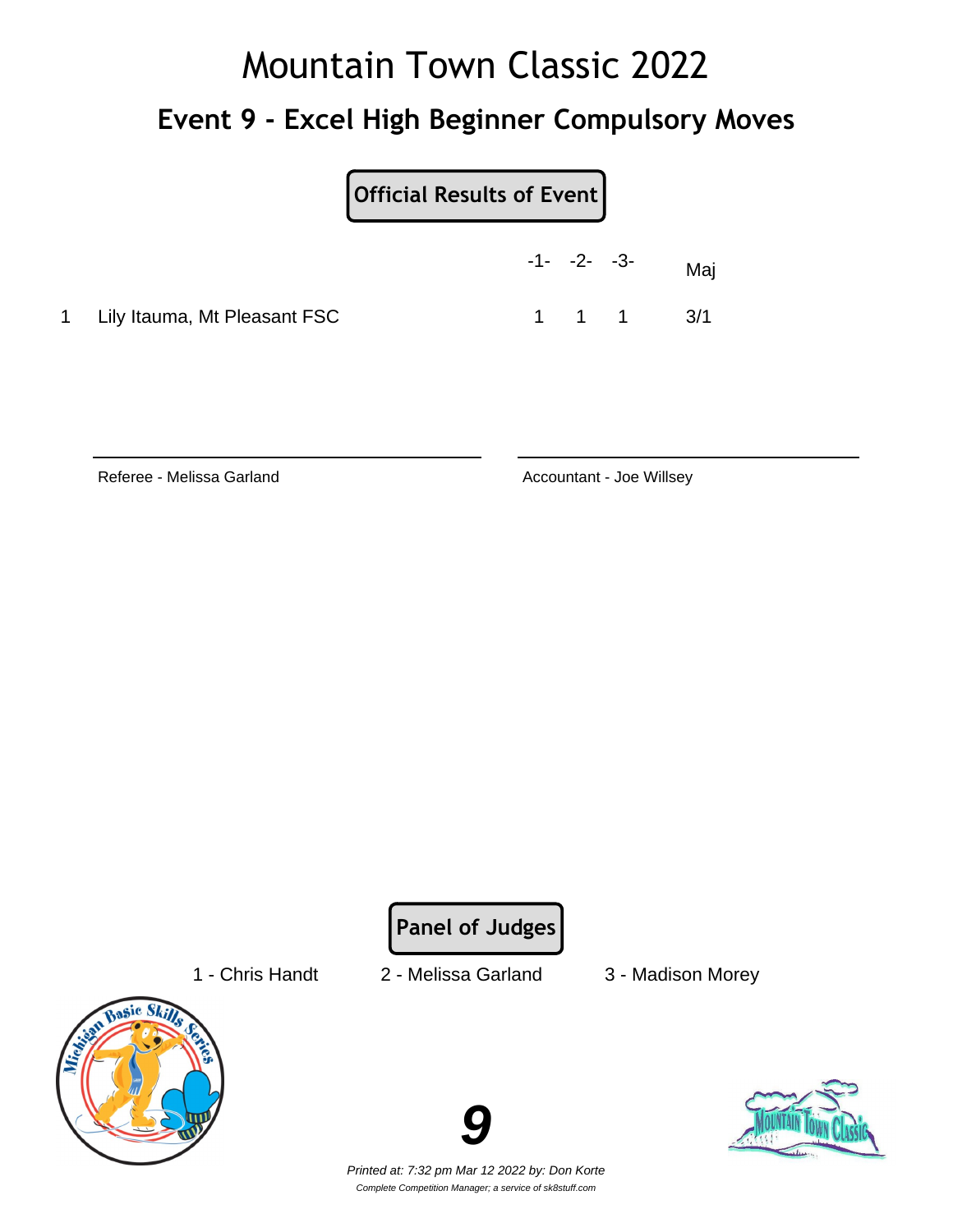# Mountain Town Classic 2022 **Event 10 - Excel Preliminary Compulsory Moves**

| <b>Official Results of Event</b> |
|----------------------------------|
|----------------------------------|

|                                 | $-1 - -2 - -3$ |       | Maj |
|---------------------------------|----------------|-------|-----|
| 1 Morgan Randall, Ann Arbor FSC |                | 1 1 1 | 3/1 |

Referee - Melissa Garland **Accountant - Joe Willsey** 

**Panel of Judges**

- 
- 
- 1 Chris Handt 2 Melissa Garland 3 Madison Morey



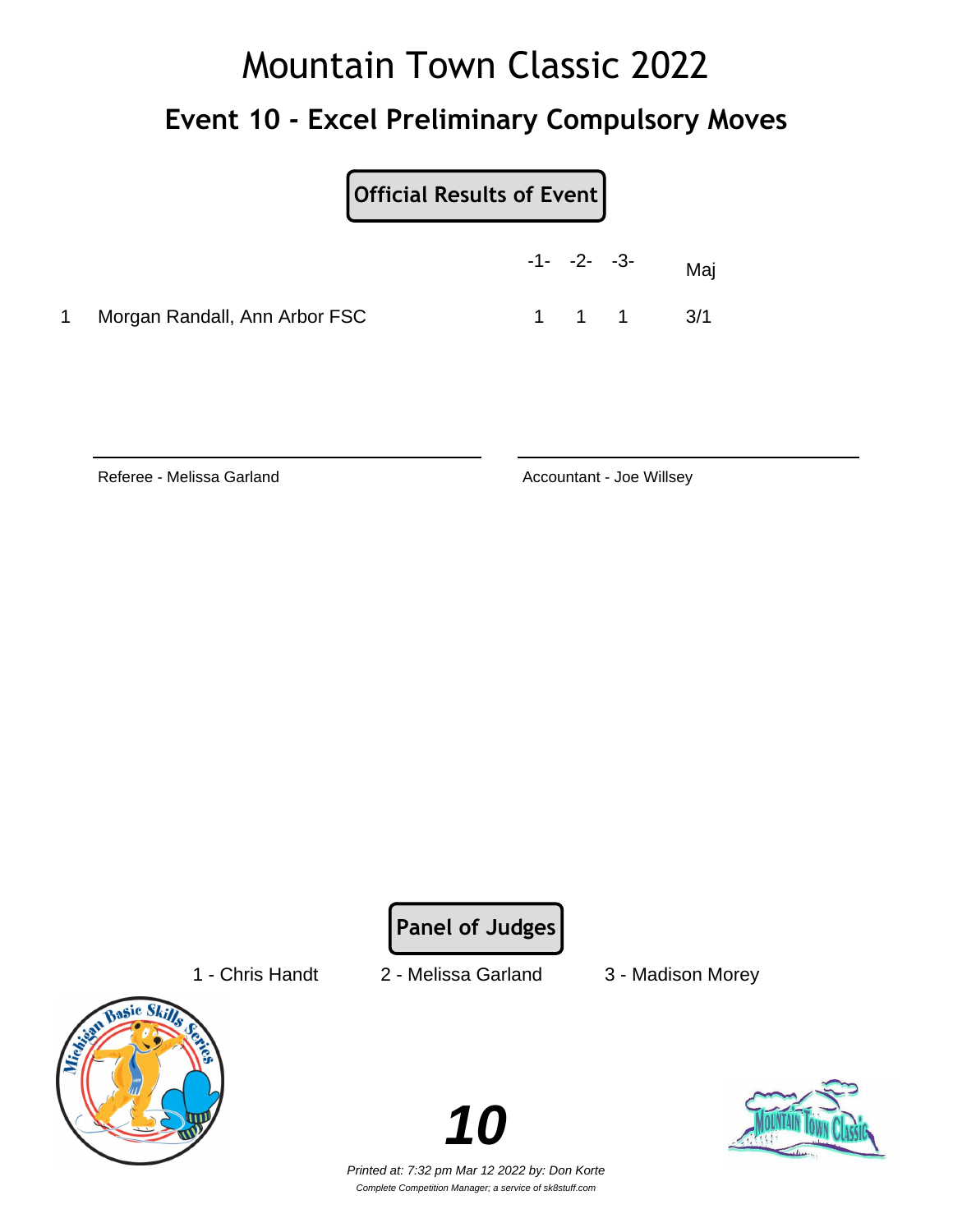# Mountain Town Classic 2022 **Event 11 - Pre-Free Skate Compulsory Moves**

#### **Official Results of Event**

|             |                                |   | $-1 - -2 - -3$      |                | Maj |
|-------------|--------------------------------|---|---------------------|----------------|-----|
| $\mathbf 1$ | Phoebe Wallace, Ann Arbor FSC  |   | $1 \quad 1 \quad 1$ |                | 3/1 |
| $2^{\circ}$ | Maya Massaway, Mt Pleasant FSC |   | $2 \quad 2 \quad 2$ |                | 3/2 |
| 3           | Sophia Toplyn, Ann Arbor FSC   |   | $3 \quad 3 \quad 3$ |                | 3/3 |
| 4           | Ava Main, Greater Kalamazoo SA | 4 |                     | $\overline{4}$ | 3/4 |

Referee - Don Korte **Accountant - Joe Willsey** 

**Panel of Judges**

1 - Don Korte 2 - Jayde Harnick 3 - Elson Willsey



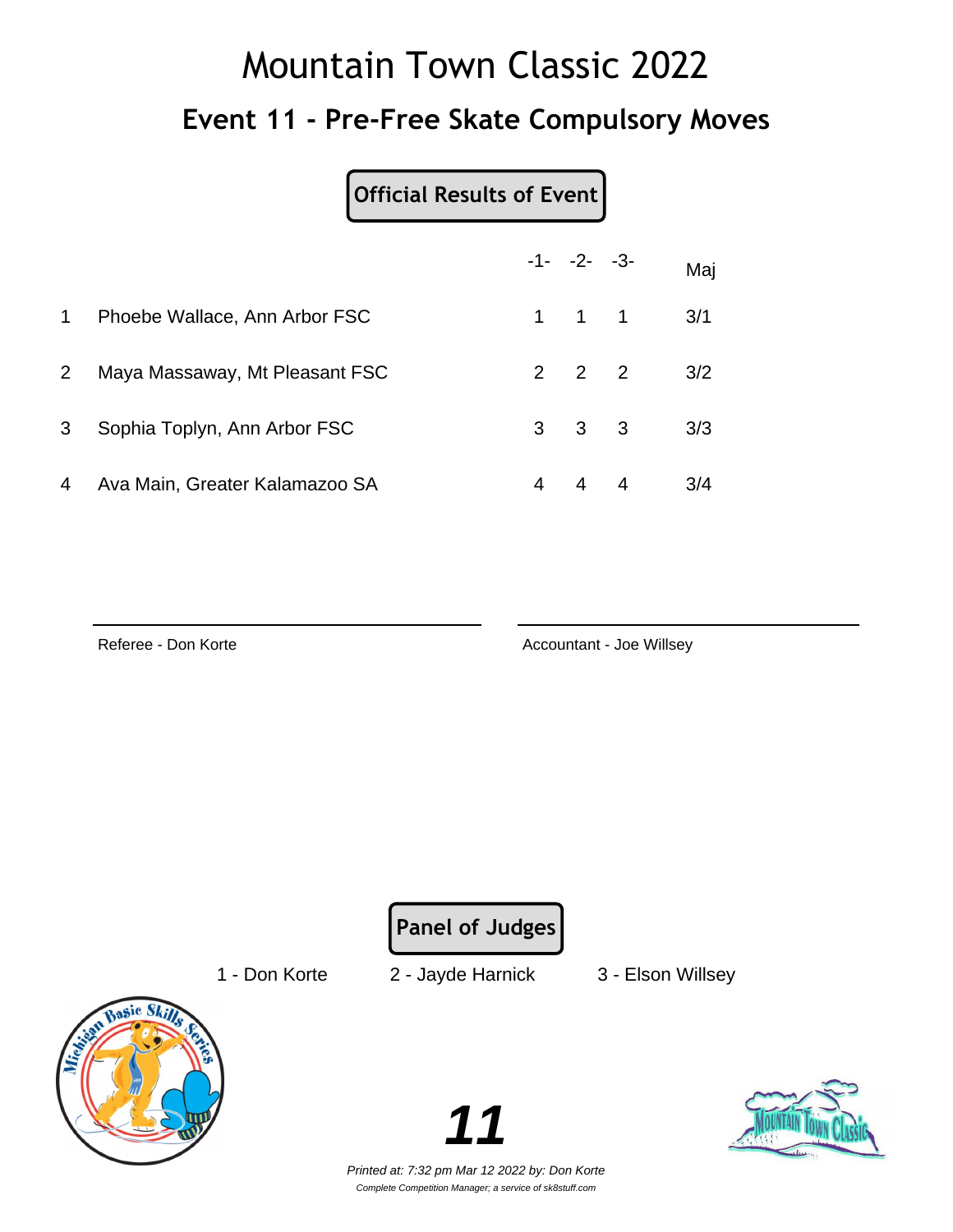# Mountain Town Classic 2022 **Event 12 - Excel Beginner Compulsory Moves**

### **Official Results of Event**

|                |                                           |                | $-1 - -2 - -3$ |                            | Maj       |
|----------------|-------------------------------------------|----------------|----------------|----------------------------|-----------|
| $\mathbf 1$    | Emily Fitzgerald, Big Rapids FSC          | 3              | $\overline{1}$ | $\overline{\phantom{0}}$ 1 | 2/1       |
| 2 <sup>1</sup> | Claire Yuan, Greater Kalamazoo SA         | 1              | $2 \quad 3$    |                            | 2/2 TOM 3 |
| 3              | Addison Jacox, Greater Kalamazoo SA       |                | $2 \quad 4$    | 2                          | 2/2 TOM 4 |
| 4              | Neela Parthasarathy, Greater Kalamazoo SA | $\overline{4}$ | 3              | $\overline{4}$             | 3/4       |
| 5              | Madeline Walczak, Crystal SA              | 5              | 5              | $\overline{4}$             | 3/5       |
| 6              | Lydia Oele, Greater Kalamazoo SA          | 6              | 6              | 6                          | 3/6       |

Referee - Melissa Garland **Accountant - Joe Willsey** Accountant - Joe Willsey

**Panel of Judges**

1 - Hallie Wilson 2 - Melissa Garland 3 - Madison Morey



**12**

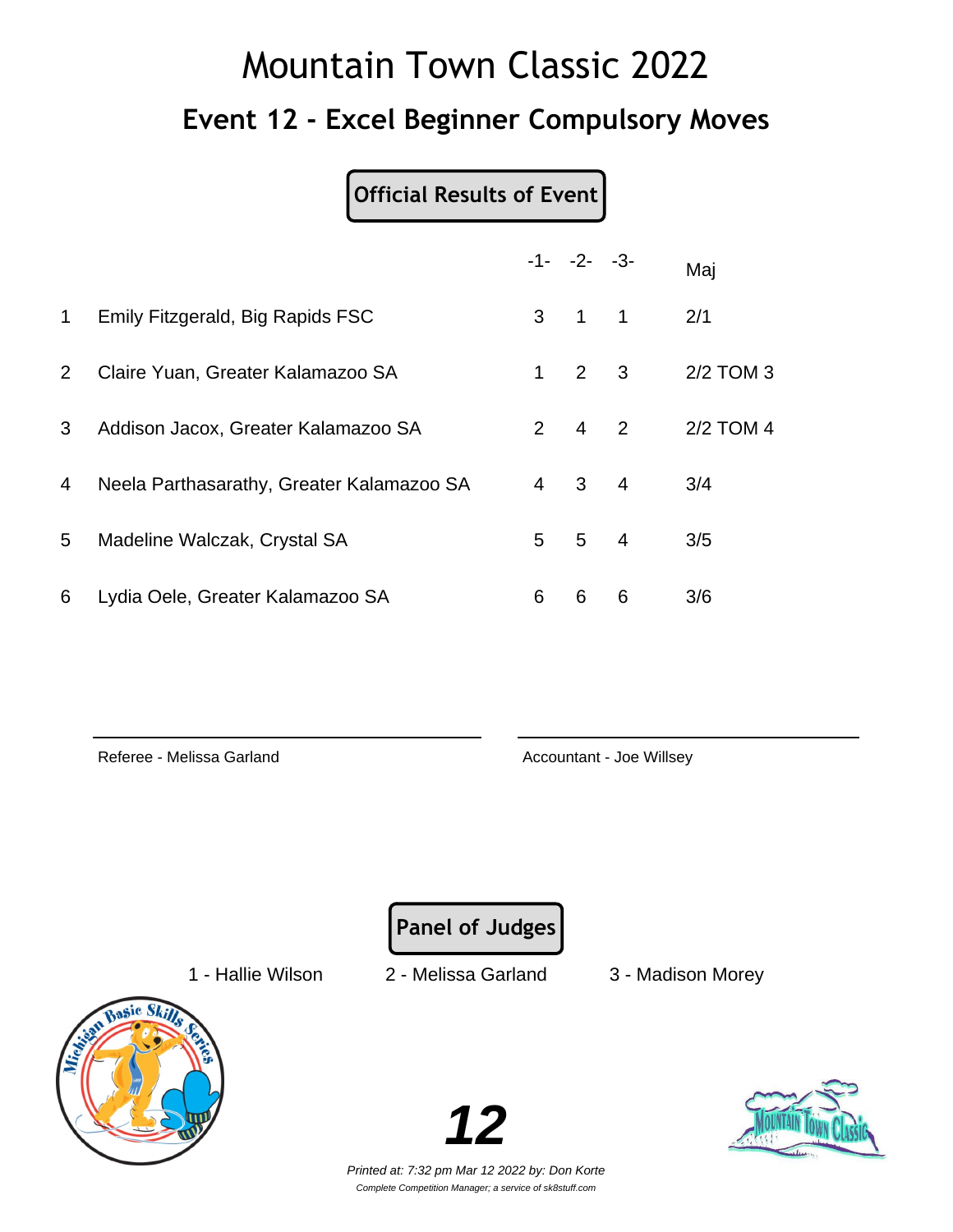## Mountain Town Classic 2022 **Event 13 - Badge 2 Special Olympic**

**Official Results of Event**

|                                     | $-1 - -2 - -3$ |       | Mai |
|-------------------------------------|----------------|-------|-----|
| 1 Alana Kadro, FSC of Birmingham Mi |                | 1 1 1 | 3/1 |

Referee - Melissa Garland **Accountant - Joe Willsey** Accountant - Joe Willsey

**Panel of Judges**

1 - Hallie Wilson 2 - Melissa Garland 3 - Madison Morey



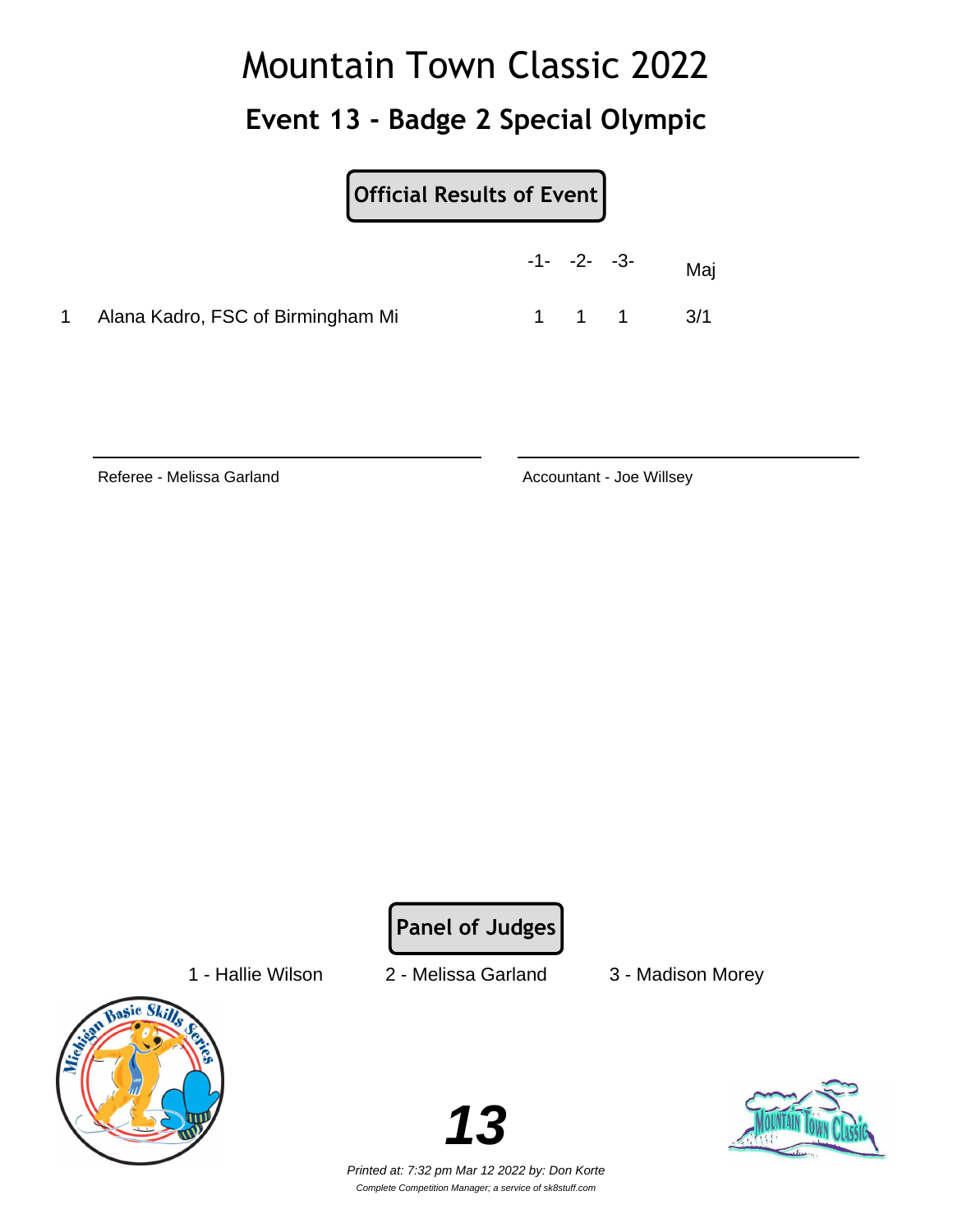## Mountain Town Classic 2022 **Event 14 - Badge 10 Special Olympic**

**Official Results of Event**

|       |                             | $-1 - -2 - -3$ |       | Maj |
|-------|-----------------------------|----------------|-------|-----|
| $1 -$ | Megan Leckrone, Sk8 Bay FSC |                | 1 1 1 | 3/1 |

Referee - Melissa Garland **Accountant - Joe Willsey** Accountant - Joe Willsey

**Panel of Judges**

1 - Hallie Wilson 2 - Melissa Garland 3 - Madison Morey



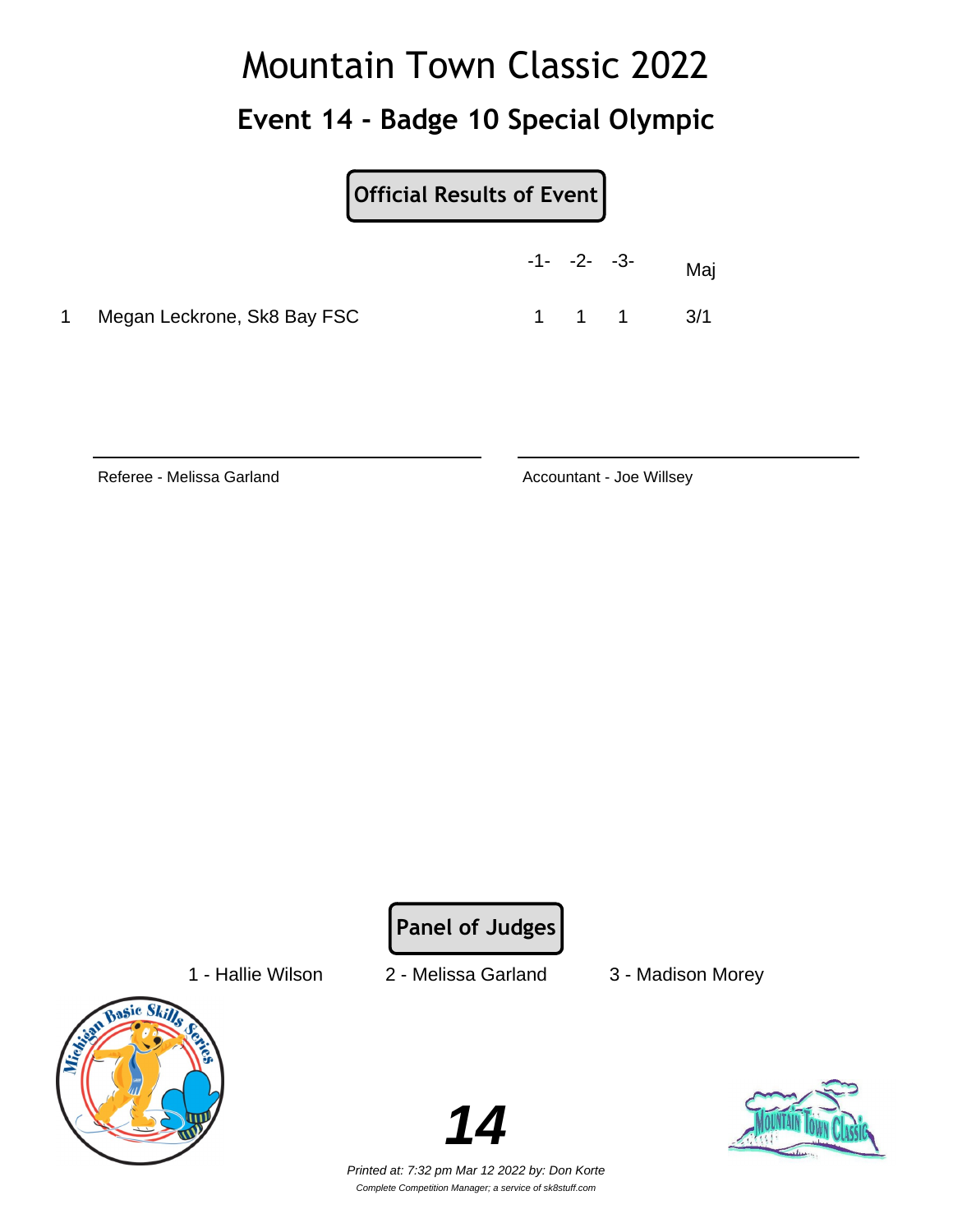# Mountain Town Classic 2022 **Event 15 - Preliminary SD Dutch Waltz**

#### **Official Results of Event**

|              |                                                 | $-1 - -2 - -3$ |                               | Maj |
|--------------|-------------------------------------------------|----------------|-------------------------------|-----|
| 1            | Claire Yuan, Greater Kalamazoo SA               |                | $1 \quad 1 \quad 1 \quad 3/1$ |     |
| $\mathbf{2}$ | Neela Parthasarathy, Greater Kalamazoo SA 2 3 2 |                |                               | 2/2 |
| 3            | Addison Jacox, Greater Kalamazoo SA             | $2 \quad 3$    |                               | 3/3 |

Referee - Don Korte **Accountant - Joe Willsey** Accountant - Joe Willsey

**Panel of Judges**

1 - Hallie Wilson 2 - Chris Handt 3 - Autumn Willsey





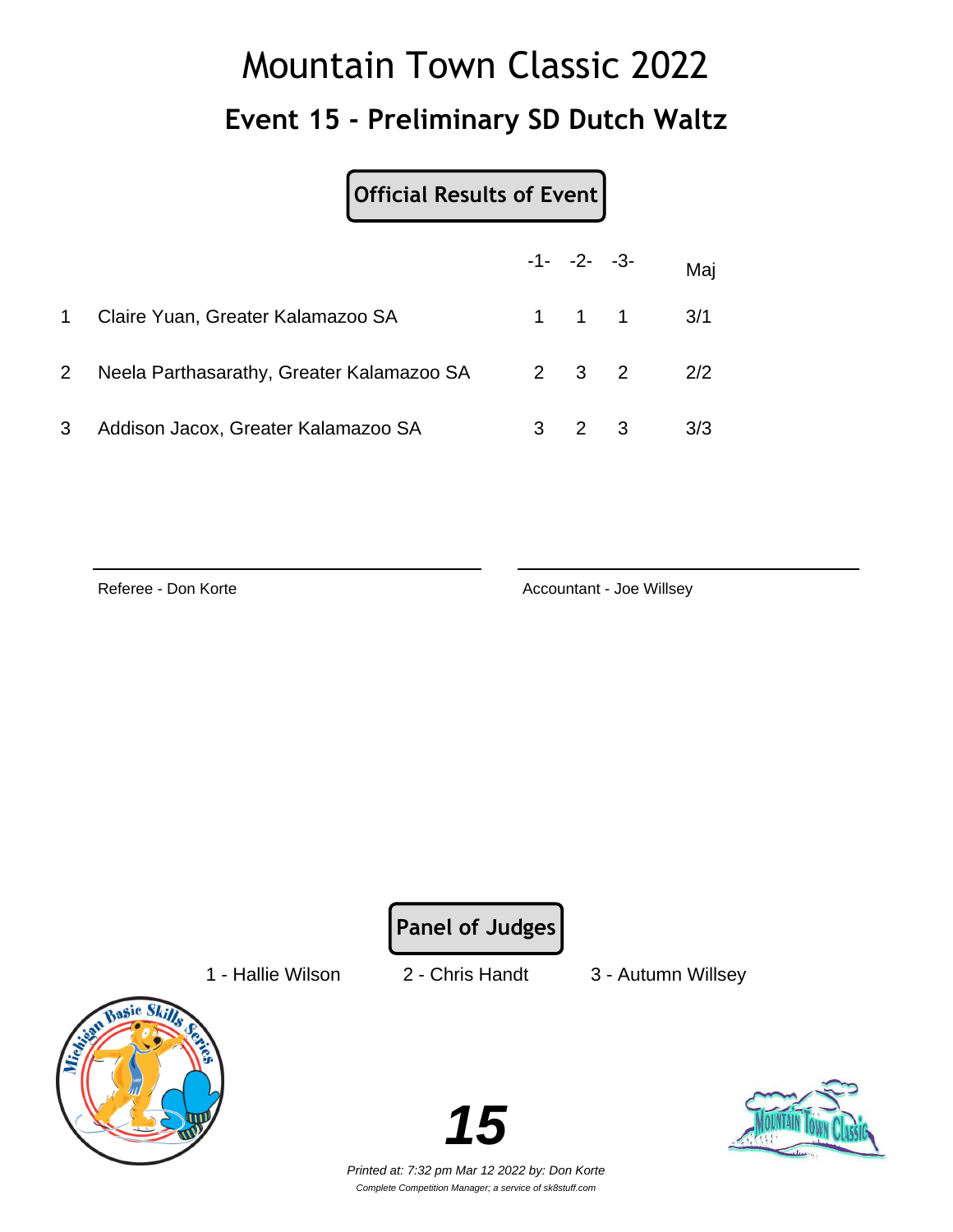# Mountain Town Classic 2022 **Event 16 - Preliminary SD Canasta Tango**

#### **Official Results of Event**

|           |                                                 | $-1 - -2 - -3$ |                               | Maj |
|-----------|-------------------------------------------------|----------------|-------------------------------|-----|
| $1 \quad$ | Claire Yuan, Greater Kalamazoo SA               |                | $1 \quad 1 \quad 1 \quad 3/1$ |     |
| $2 \quad$ | Neela Parthasarathy, Greater Kalamazoo SA 2 3 2 |                |                               | 2/2 |
| 3         | Addison Jacox, Greater Kalamazoo SA             | 2 3            |                               | 3/3 |

Referee - Don Korte **Accountant - Joe Willsey** Accountant - Joe Willsey

**Panel of Judges**

1 - Hallie Wilson 2 - Chris Handt 3 - Autumn Willsey





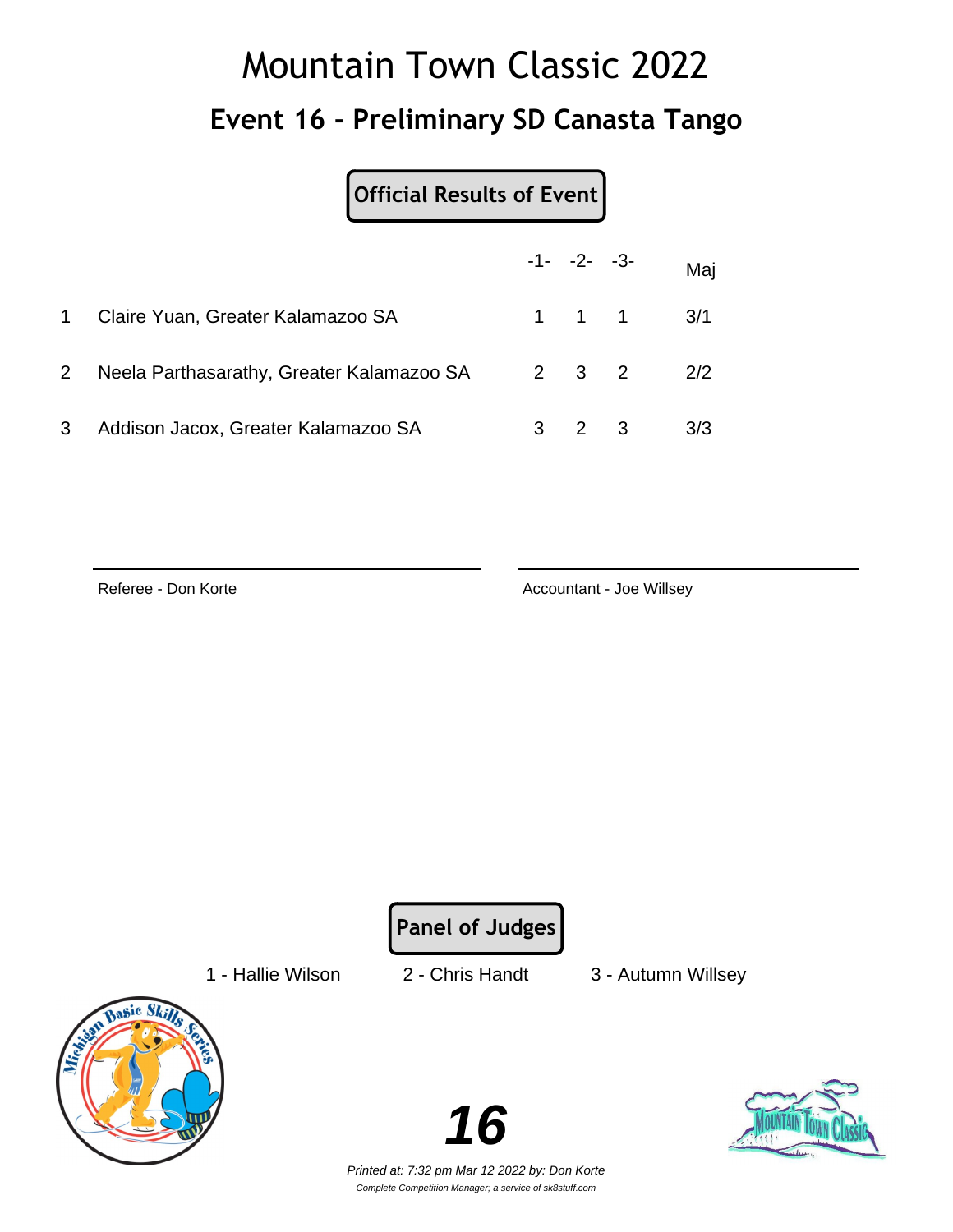### **Event 17 - Excel Preliminary Plus FS**

|   |                               | Official Results of Event |  |  |                               |  |
|---|-------------------------------|---------------------------|--|--|-------------------------------|--|
|   |                               |                           |  |  | $-1$ - $-2$ - $-3$ - Maj      |  |
| 1 | Morgan Randall, Ann Arbor FSC |                           |  |  | $1 \quad 1 \quad 1 \quad 3/1$ |  |
|   | Madison Yuschak, Crystal SA   |                           |  |  | $2 \t2 \t2 \t3/2$             |  |

Referee - Don Korte **Accountant - Joe Willsey** 

**Panel of Judges**

1 - Melissa Garland 2 - Jawaher Dabas 3 - Autumn Willsey



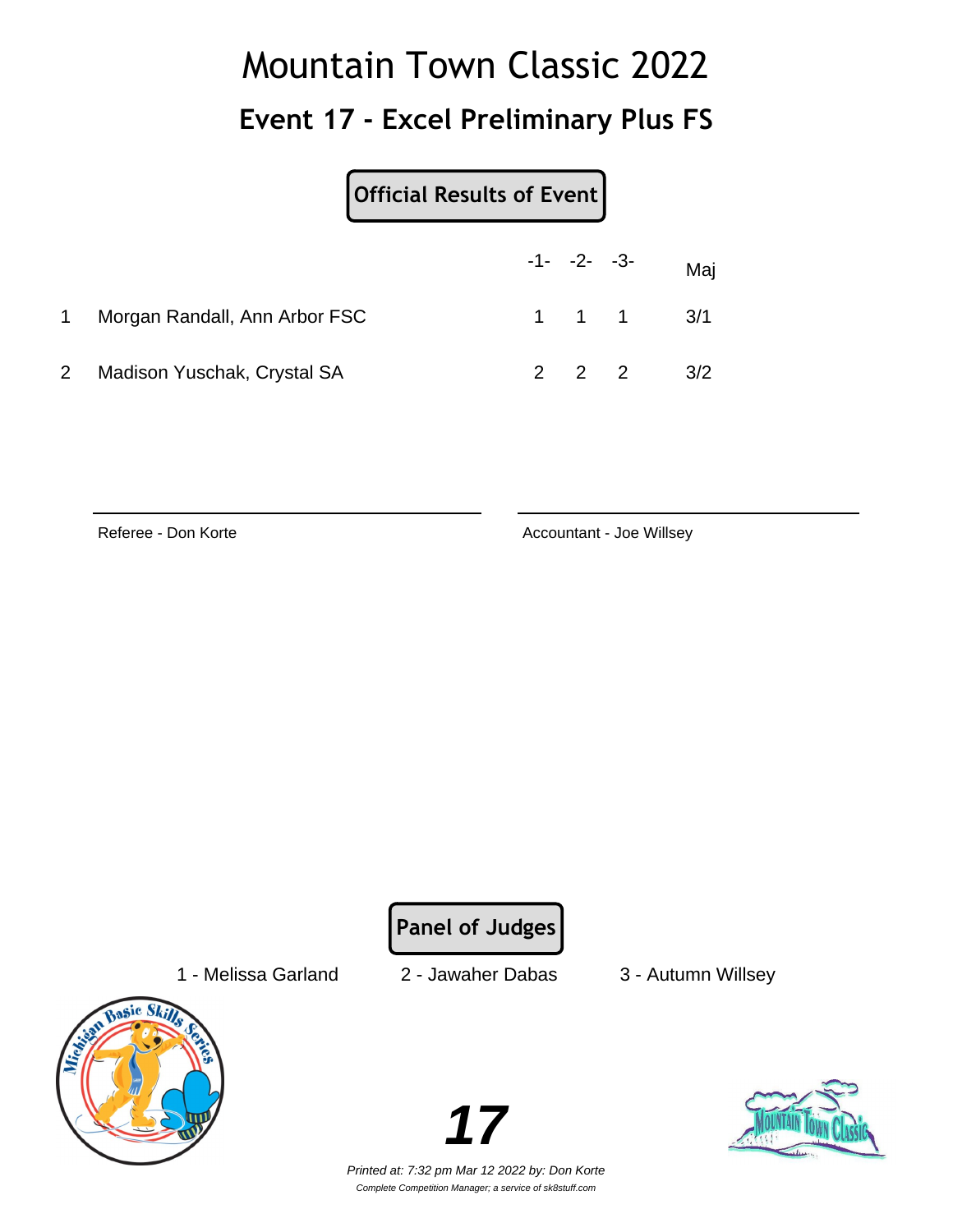### **Event 18 - Excel PrePreliminary FS**

**Official Results of Event**

|                            | $-1 - -2 - -3$ |                     | Maj |
|----------------------------|----------------|---------------------|-----|
| 1 Emma Labrie, Sk8 Bay FSC |                | $1 \quad 1 \quad 1$ | 3/1 |

Referee - Don Korte **Accountant - Joe Willsey** Accountant - Joe Willsey

**Panel of Judges**

1 - Melissa Garland 2 - Jawaher Dabas 3 - Autumn Willsey





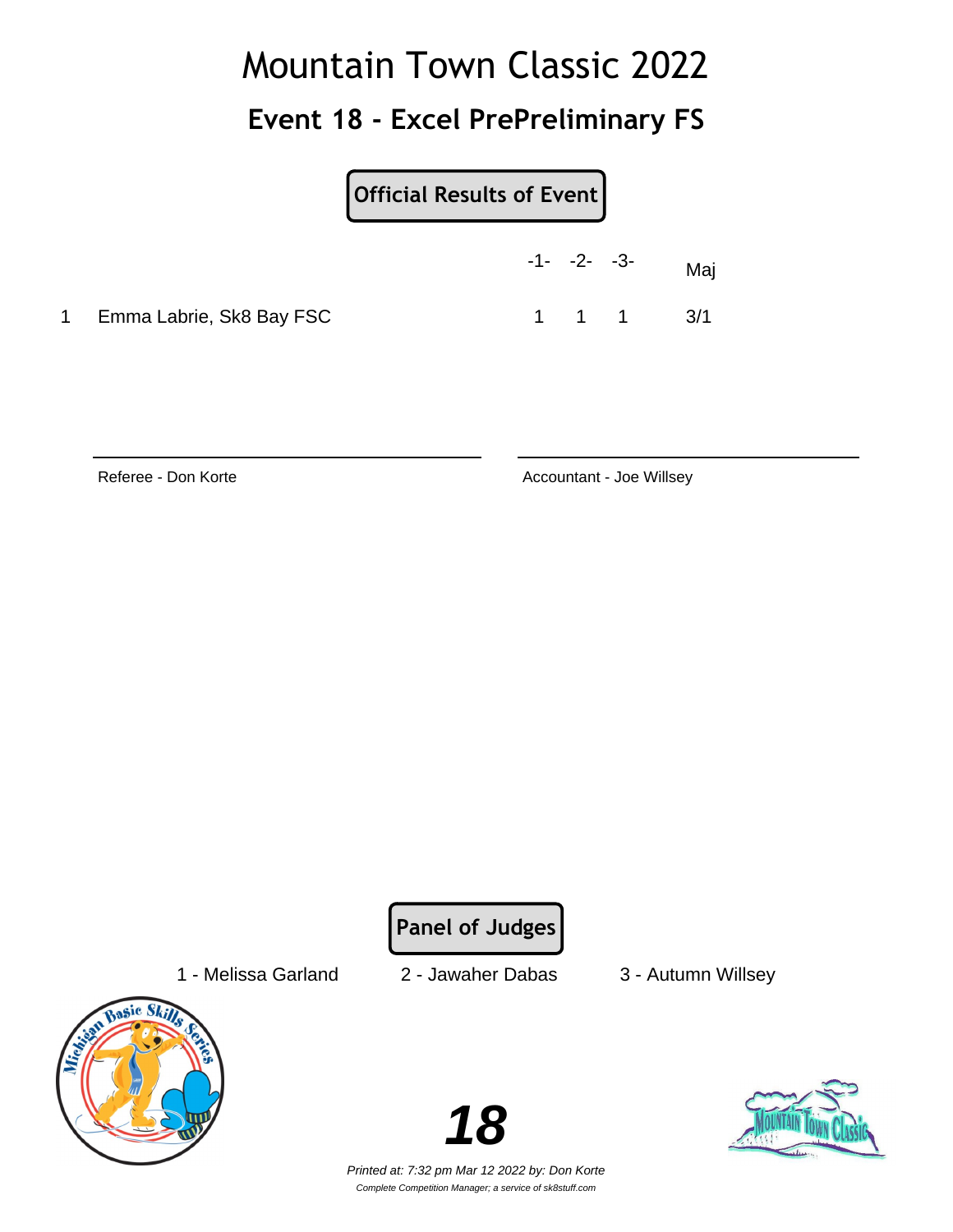# Mountain Town Classic 2022 **Event 19 - Preliminary Well Balanced FS**

|                                          | $-1 - -2 - -3$ |  | Maj       |
|------------------------------------------|----------------|--|-----------|
| 1 Kayla Budiwarman, Greater Kalamazoo SA |                |  | 1 1 1 3/1 |

Referee - Don Korte **Accountant - Joe Willsey** Accountant - Joe Willsey

**Panel of Judges**

1 - Melissa Garland 2 - Jawaher Dabas 3 - Autumn Willsey



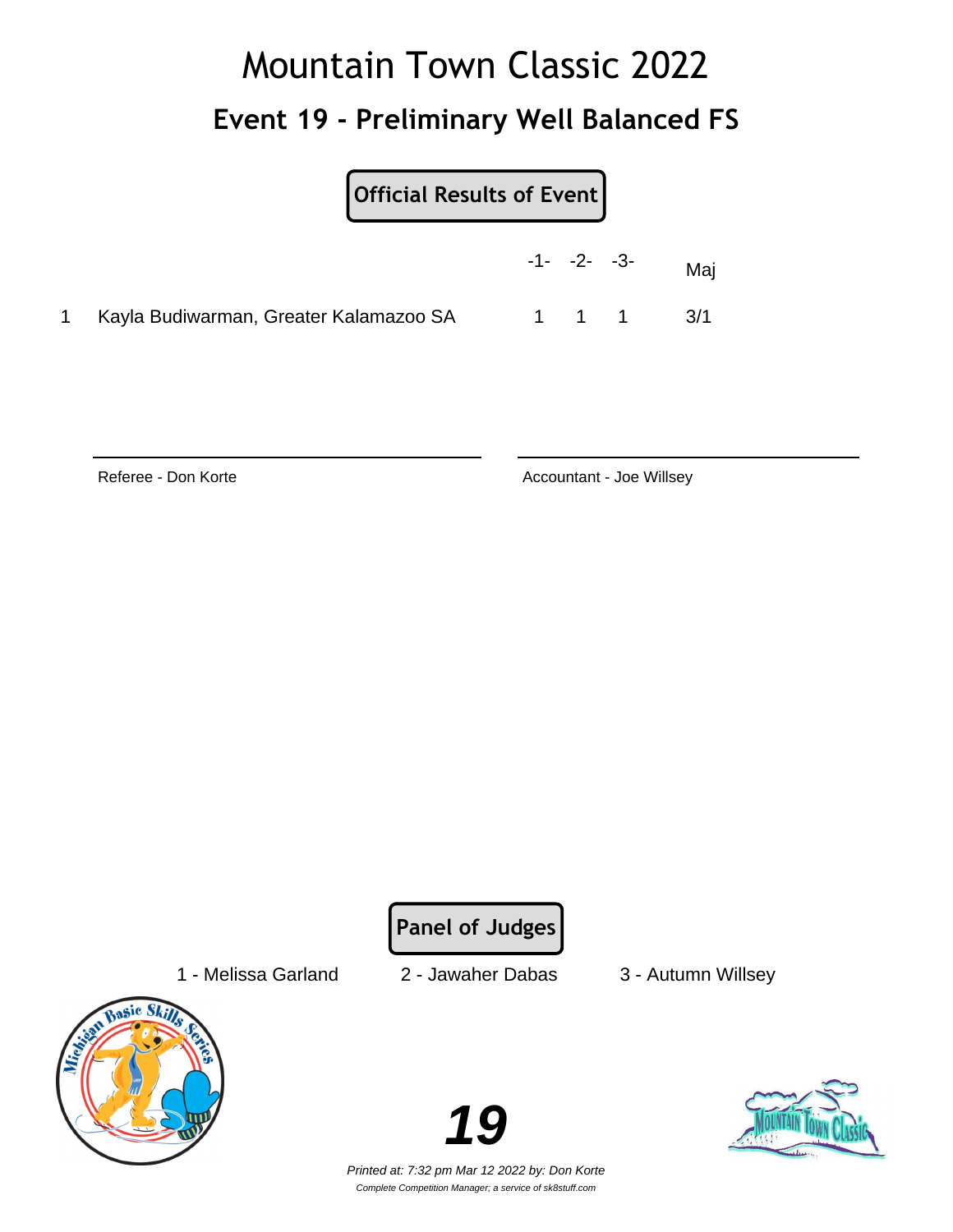### **Event 20 - Excel High Beginner FS**

#### **Official Results of Event**

|              |                                     | $-1 - -2 - -3$ |                               | Maj |
|--------------|-------------------------------------|----------------|-------------------------------|-----|
| $\mathbf{1}$ | Gabriella Fecteau, Midland FSC      |                | $1 \quad 1 \quad 1 \quad 3/1$ |     |
|              | 2 Lily Itauma, Mt Pleasant FSC      |                | $2 \quad 2 \quad 3$           | 2/2 |
| 3            | Elena Kuljanin, Suburban Ice Macomb | 3 2            |                               | 3/3 |

Referee - Chris Handt **Accountant - Joe Willsey** Accountant - Joe Willsey

**Panel of Judges**

1 - Melissa Garland 2 - Jayde Harnick 3 - Elson Willsey



**20**

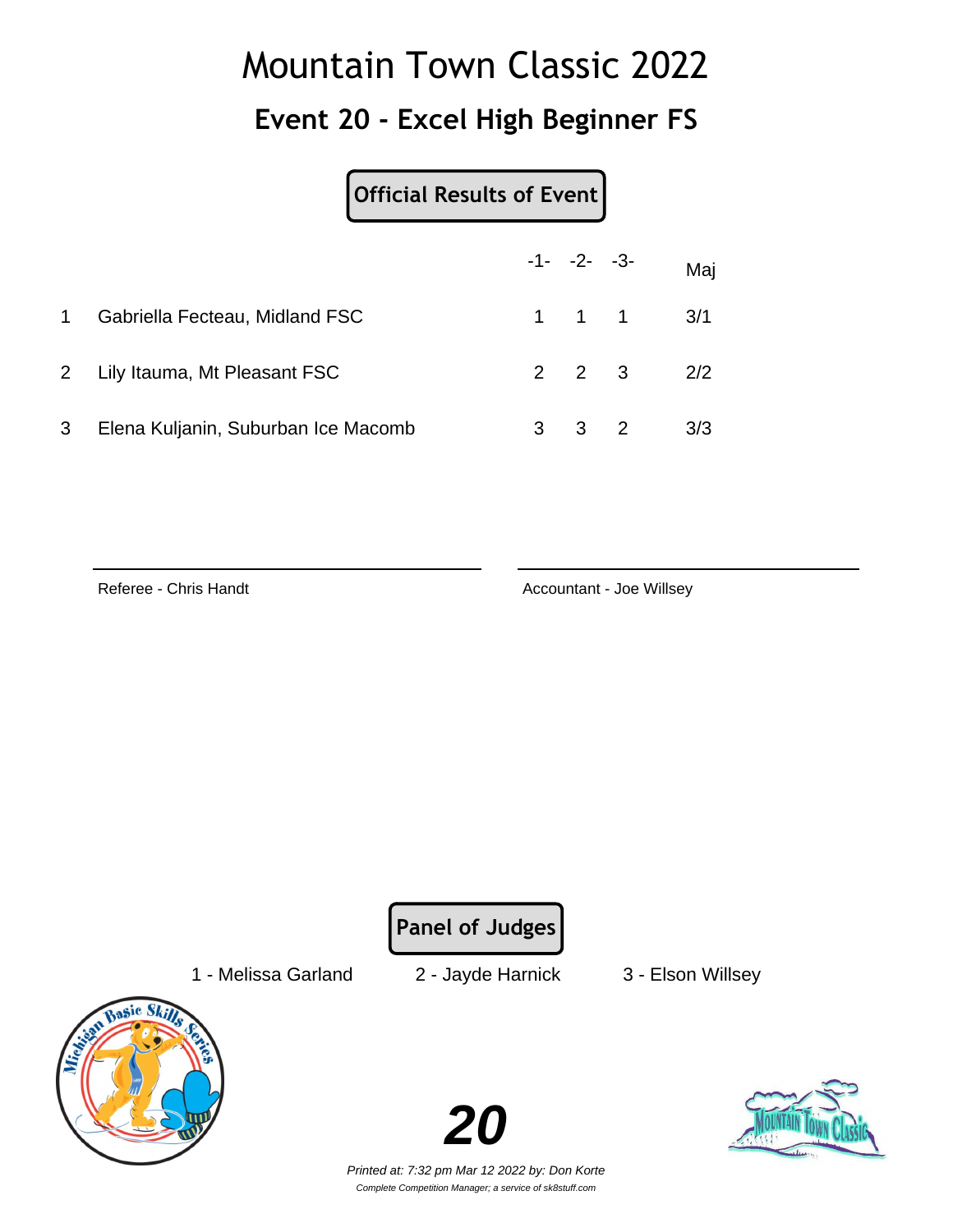### **Event 21 - Adult 6 FS**

|           |                                  | Official Results of Event |                |                               |     |
|-----------|----------------------------------|---------------------------|----------------|-------------------------------|-----|
|           |                                  |                           | $-1 - -2 - -3$ |                               | Mai |
| $1 \quad$ | <b>Emily Rickard, Crystal SA</b> |                           |                | $1 \quad 1 \quad 1 \quad 3/1$ |     |

Referee - Chris Handt **Accountant - Joe Willsey** Accountant - Joe Willsey

**Panel of Judges**

1 - Melissa Garland 2 - Jayde Harnick 3 - Elson Willsey



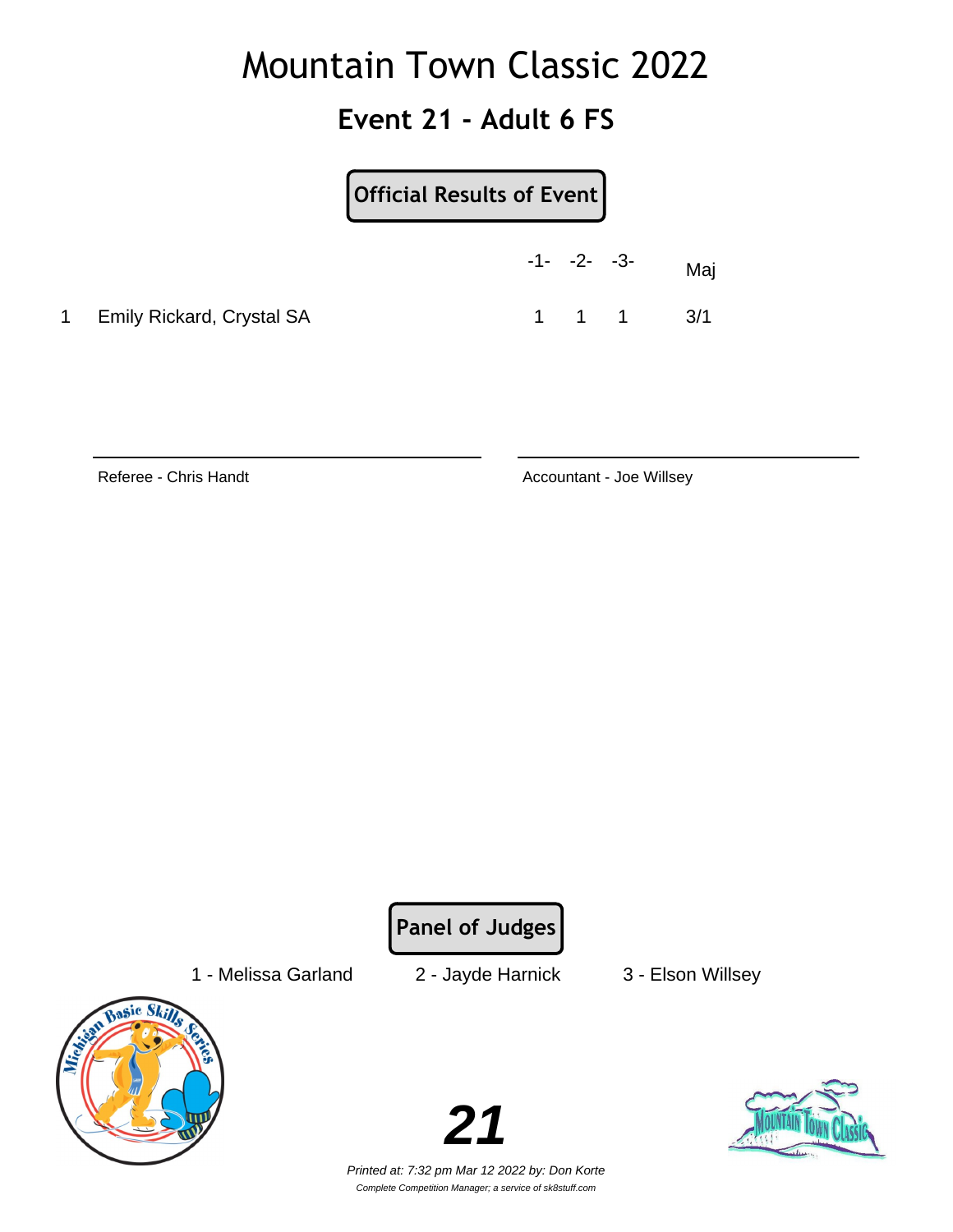### **Event 22 - Pre Free Skate Program**

#### **Official Results of Event**

|                |                                |                | $-1 - -2 - -3$ |                         | Maj |
|----------------|--------------------------------|----------------|----------------|-------------------------|-----|
| $\mathbf 1$    | Mallory Kunik, Mt Pleasant FSC | 1              | $\overline{1}$ | 1                       | 3/1 |
| $\overline{2}$ | Phoebe Wallace, Ann Arbor FSC  | 3 <sup>7</sup> | 3 <sub>2</sub> |                         | 3/3 |
| 3              | Eliana Smith, Mt Pleasant FSC  | $2^{\circ}$    | $\overline{4}$ | $\overline{\mathbf{3}}$ | 2/3 |
| 4              | Maya Massaway, Mt Pleasant FSC | 4              | $2 \quad 4$    |                         | 3/4 |
| 5              | Sophia Toplyn, Ann Arbor FSC   | 5 <sup>1</sup> | 5 <sub>1</sub> | 5                       | 3/5 |
| 6              | Ava Main, Greater Kalamazoo SA | 6              | 6              | 6                       | 3/6 |

Referee - Chris Handt **Accountant - Joe Willsey** Accountant - Joe Willsey

**Panel of Judges**

1 - Hallie Wilson 2 - Jayde Harnick 3 - Elson Willsey



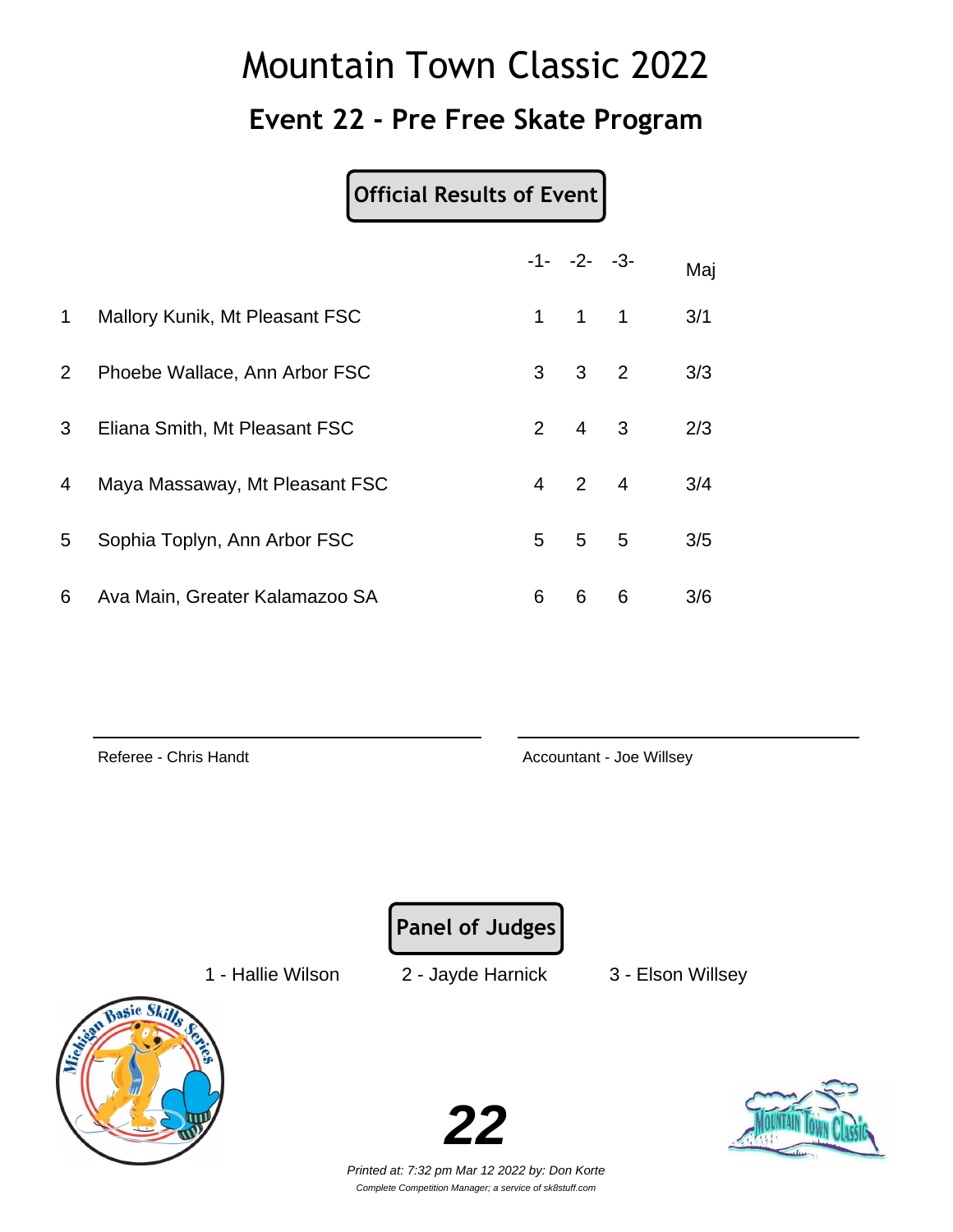### **Event 23 - Basic 6 Program Grp A**

#### **Official Results of Event**

|                |                                 |   | $-1 - -2 - -3$      |                   | Maj |
|----------------|---------------------------------|---|---------------------|-------------------|-----|
| $\mathbf 1$    | Charlotte Fuhr, Crystal SA      |   | $1 \quad 1 \quad 3$ |                   | 2/1 |
| 2 <sup>1</sup> | Riley Randall, Ann Arbor FSC    |   |                     | $2 \t2 \t1 \t3/2$ |     |
| 3              | Madison Locke, Crystal SA       |   | $3 \quad 3 \quad 2$ |                   | 3/3 |
| 4              | Cassidy Kemler, Mt Pleasant FSC | 4 | $4 \quad 4$         |                   | 3/4 |

Referee - Don Korte **Accountant - Joe Willsey** Accountant - Joe Willsey

**Panel of Judges**

1 - Hallie Wilson 2 - Ginni Phillips 3 - Autumn Willsey





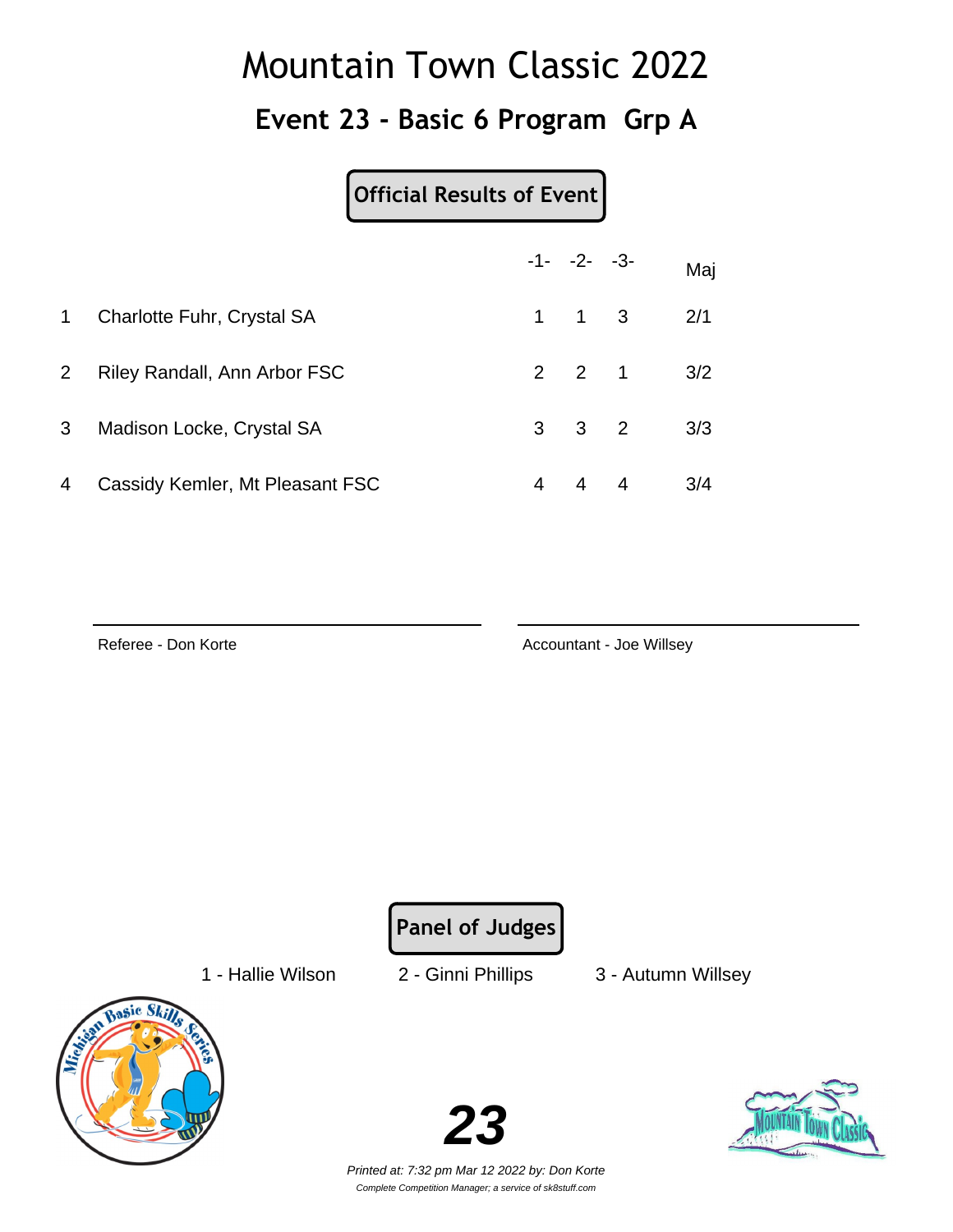### **Event 24 - Basic 6 Program Grp B**

#### **Official Results of Event**

|                |                                   |   | $-1 - -2 - -3$      |                   | Maj |
|----------------|-----------------------------------|---|---------------------|-------------------|-----|
| $\mathbf 1$    | Monica Wang, Ann Arbor FSC        |   | $1 \quad 1 \quad 1$ |                   | 3/1 |
| 2 <sup>1</sup> | Carlie Battle, Big Rapids FSC     |   |                     | $2 \t2 \t2 \t3/2$ |     |
| 3 <sup>1</sup> | Lexi Ponton, Greater Kalamazoo SA |   | $3 \quad 3 \quad 4$ |                   | 2/3 |
| 4              | Evelyn Kemp, Big Rapids FSC       | 4 | $4 \quad 3$         |                   | 3/4 |

Referee - Don Korte **Accountant - Joe Willsey** Accountant - Joe Willsey

**Panel of Judges**

1 - Hallie Wilson 2 - Ginni Phillips 3 - Autumn Willsey





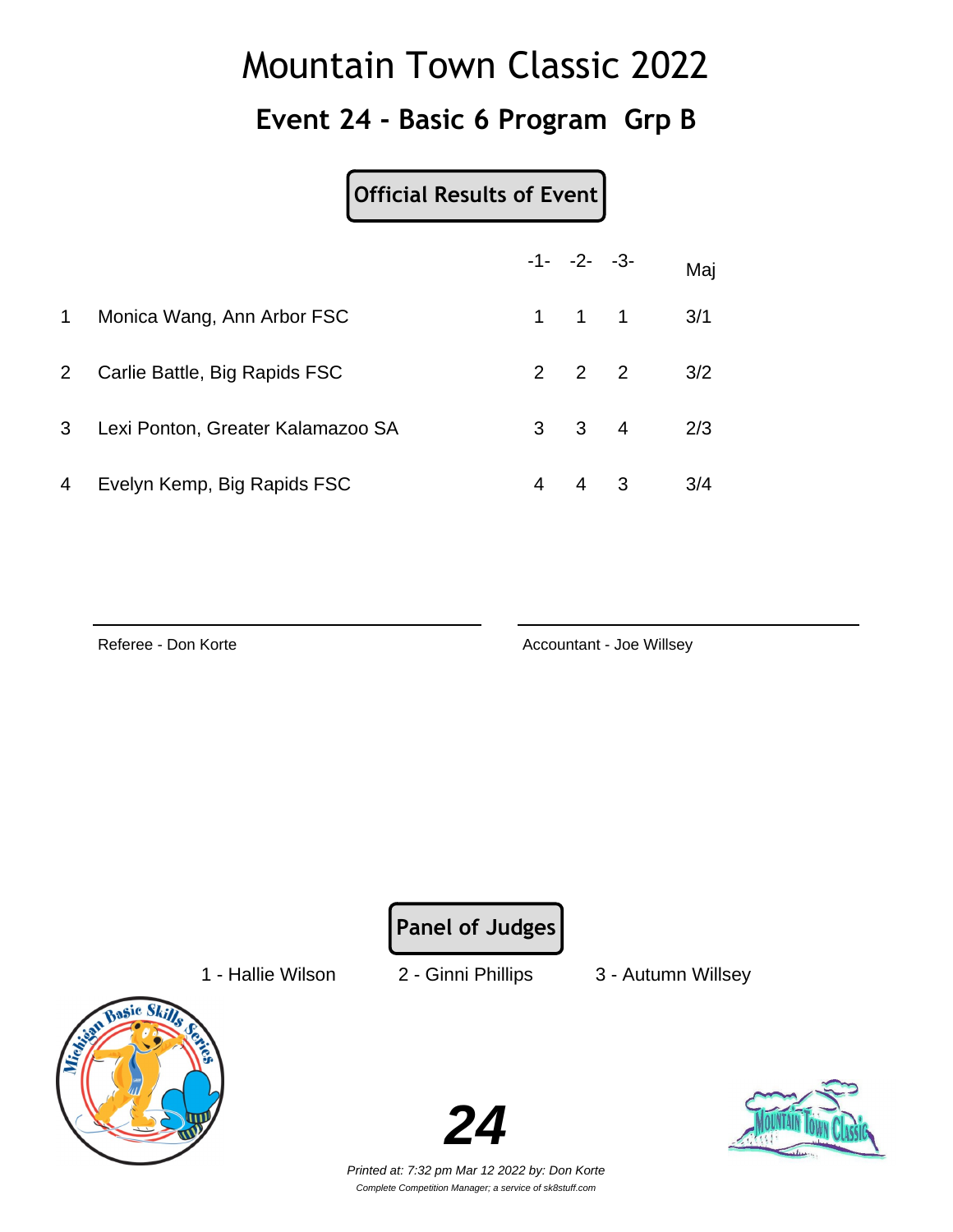### **Event 25 - Basic 6 Program Grp C**

#### **Official Results of Event**

|                |                                 |    | $-1 - -2 - -3$      | Maj |
|----------------|---------------------------------|----|---------------------|-----|
| $\mathbf{1}$   | Adriana Fabela, Mt Pleasant FSC |    | $3 \quad 1 \quad 1$ | 2/1 |
| 2 <sup>1</sup> | Emily Wade, Big Rapids FSC      |    | $2 \quad 2 \quad 2$ | 3/2 |
| 3              | Andrea Fountain, Big Rapids FSC |    | $4 \quad 3 \quad 3$ | 2/3 |
| 4              | Isabella Rickard, Crystal SA    | 1. | $4 \quad 4$         | 3/4 |

Referee - Don Korte **Accountant - Joe Willsey** Accountant - Joe Willsey

**Panel of Judges**

1 - Ginni Phillips 2 - Jawaher Dabas 3 - Autumn Willsey



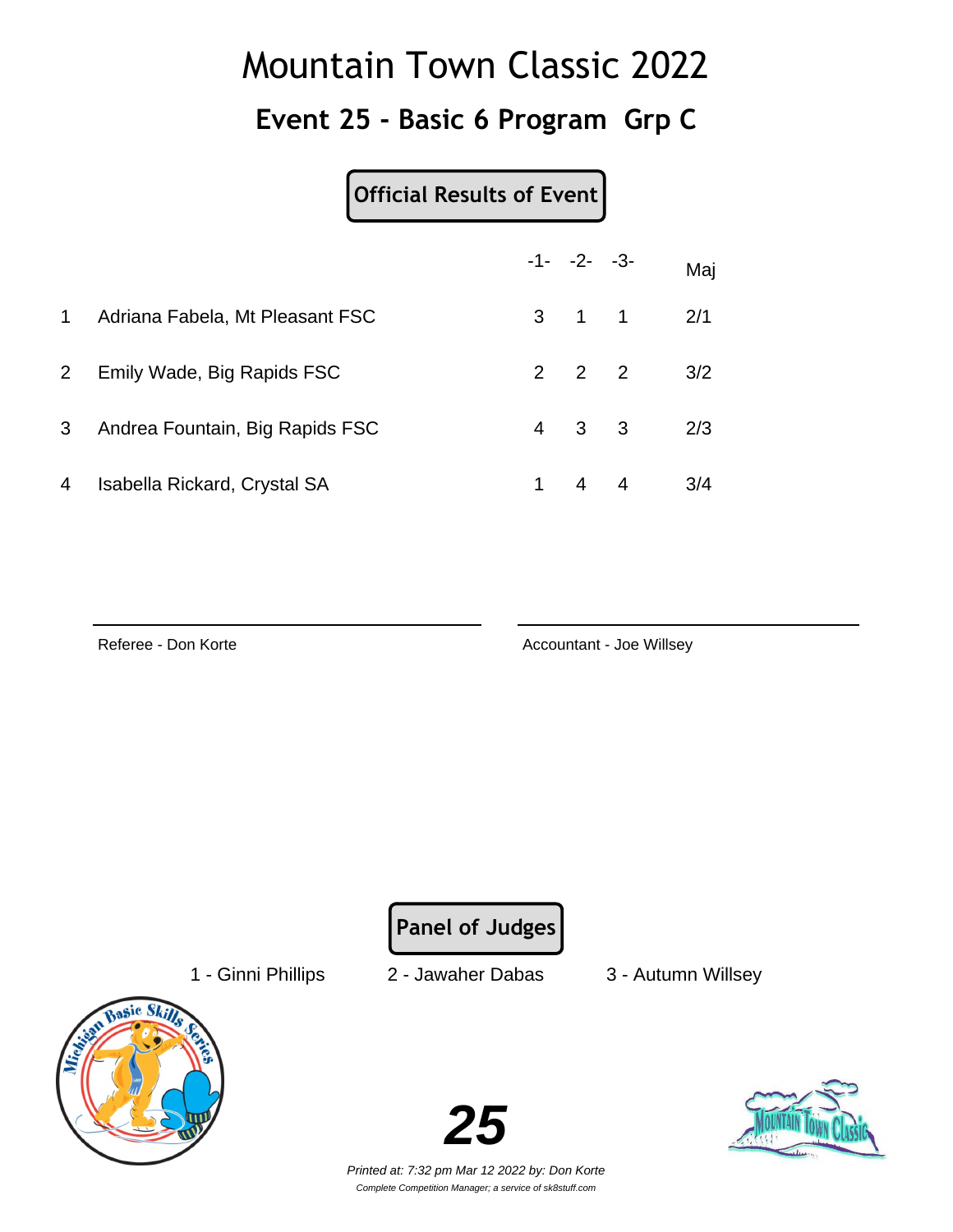### **Event 26 - Basic 5 Program**

#### **Official Results of Event**

|                |                                        |   | $-1 - -2 - -3$      |                | Maj |
|----------------|----------------------------------------|---|---------------------|----------------|-----|
|                | 1 Lea Jensen, Ann Arbor FSC            |   | $1 \quad 1 \quad 1$ |                | 3/1 |
| 2 <sup>1</sup> | Adalyn Hansard, Greater Kalamazoo SA   |   | $3 \quad 2 \quad 2$ |                | 2/2 |
| 3 <sup>1</sup> | Clare Li, Greater Kalamazoo SA         |   | $2 \quad 3 \quad 3$ |                | 3/3 |
| 4              | Leo Argueta-Slaughter, Mt Pleasant FSC | 4 | $\overline{4}$      | $\overline{4}$ | 3/4 |

Referee - Melissa Garland **Accountant - Joe Willsey** Accountant - Joe Willsey

**Panel of Judges**

1 - Chris Handt 2 - Madison Morey 3 - Elson Willsey



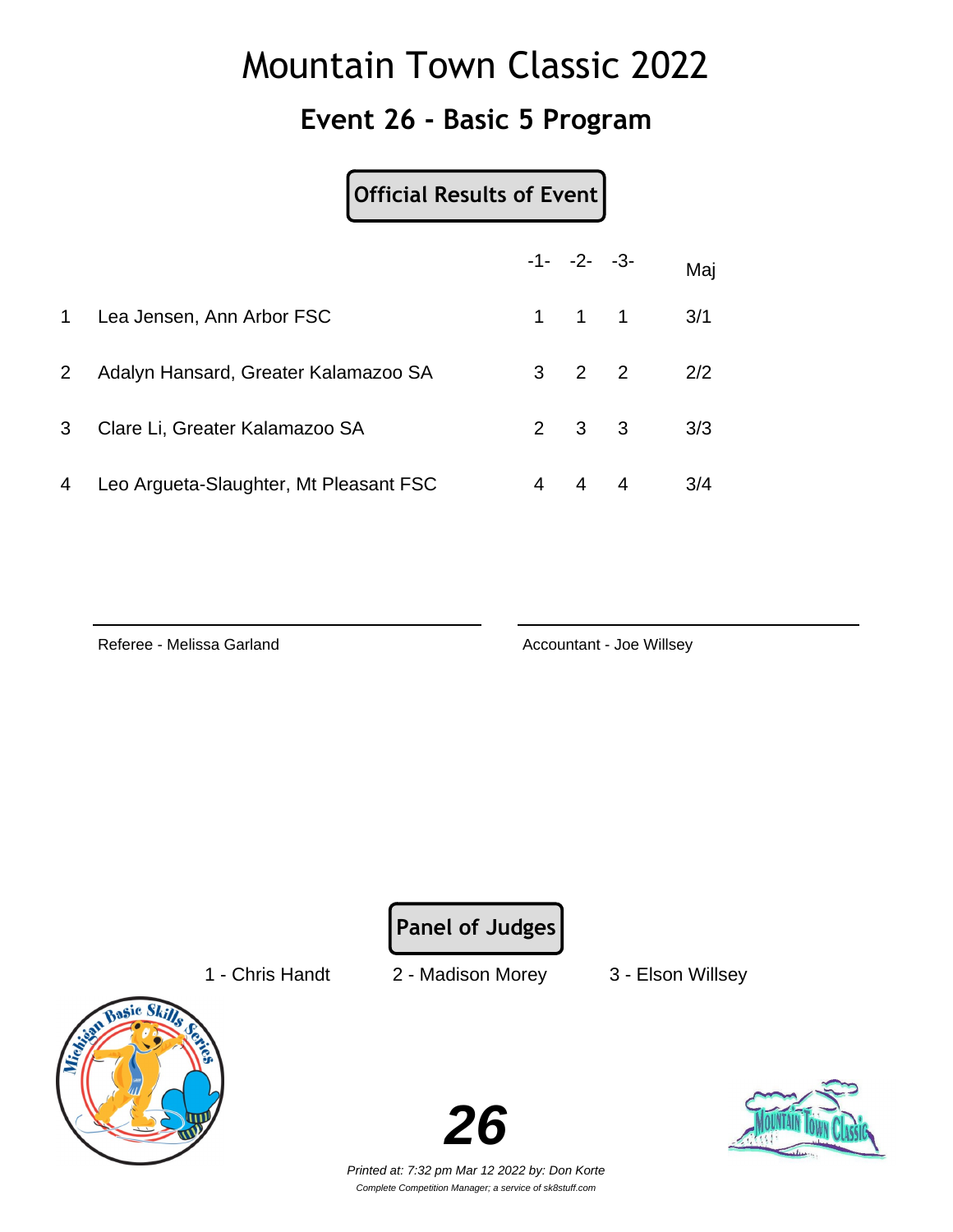### **Event 27 - Basic 4 Program**

|                |                                        | <b>Official Results of Event</b> |   |                     |                |     |
|----------------|----------------------------------------|----------------------------------|---|---------------------|----------------|-----|
|                |                                        |                                  |   | $-1 - -2 - -3$      |                | Maj |
| 1              | Paityn Gruesbeck, Sk8 Bay FSC          |                                  |   | $1 \quad 2 \quad 1$ |                | 2/1 |
| $\overline{2}$ | Lillian Duff, Midland FSC              |                                  |   | $2 \quad 1 \quad 2$ |                | 3/2 |
| 3              | Mukund Sadasivan, FSC of Birmingham MI |                                  |   | $3 \quad 3 \quad 3$ |                | 3/3 |
| 4              | Isabella Lobsinger, Mt Pleasant FSC    |                                  | 4 | $\overline{4}$      | $\overline{4}$ | 3/4 |

Referee - Melissa Garland **Accountant - Joe Willsey** 

**Panel of Judges**

1 - Chris Handt 2 - Madison Morey 3 - Elson Willsey



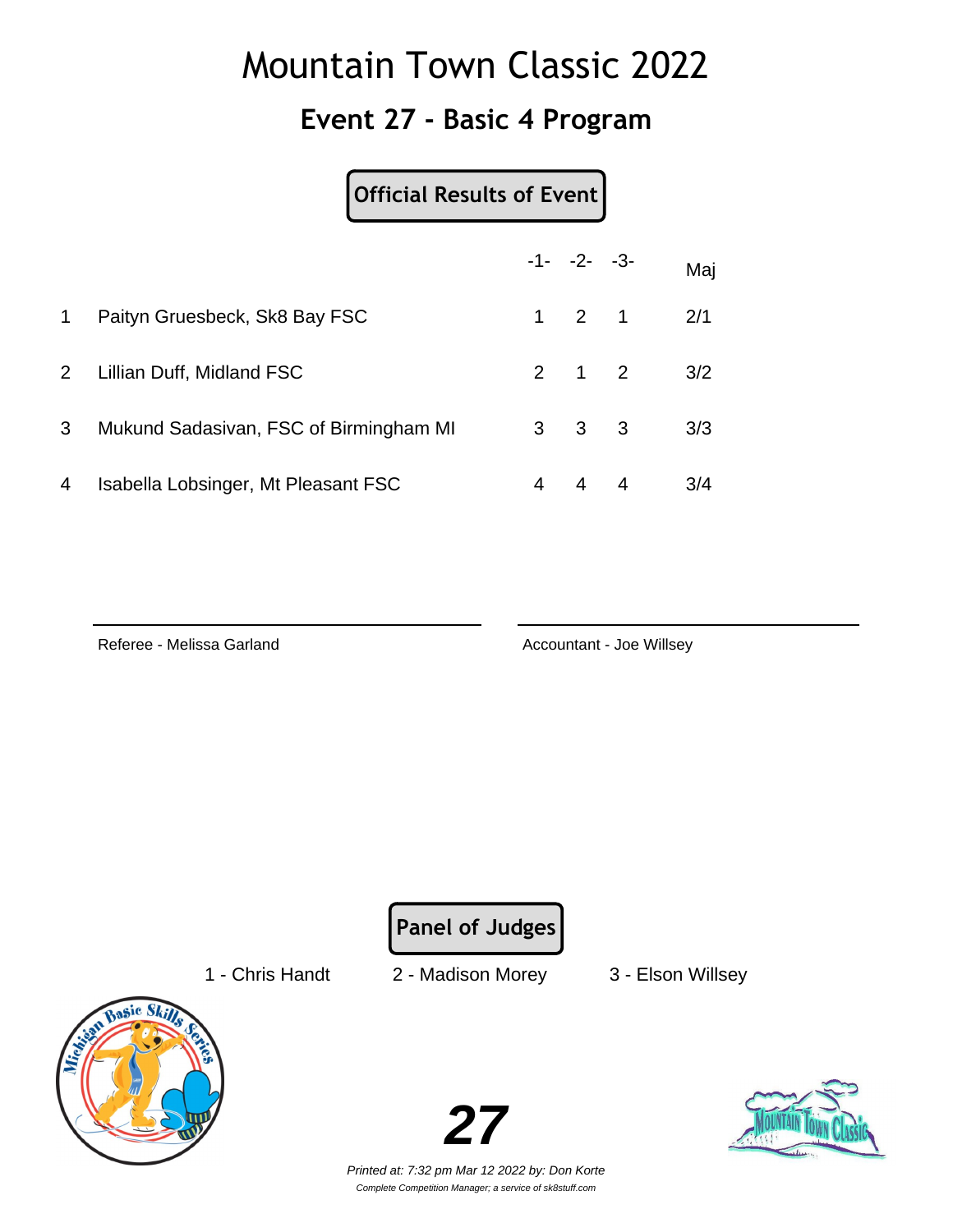#### **Event 28 - Basic 2 Program**

#### **Official Results of Event**

|                |                              |                | $-1 - -2 - -3$      |                | Maj       |
|----------------|------------------------------|----------------|---------------------|----------------|-----------|
| $\mathbf 1$    | Olive Mcmahon, Crystal SA    | 1              | $1\quad 5$          |                | 2/1       |
| $\overline{2}$ | Aubrey Walczak, Crystal SA   |                | $2 \quad 3 \quad 1$ |                | 2/2       |
| 3              | Ryleigh Adams, Ann Arbor FSC | $\overline{4}$ | 2 3                 |                | 2/3 TO 9  |
| 4              | Raegan Glazier, Midland FSC  | 3              |                     | $5\quad 2$     | 2/3 TO 10 |
| 5              | Sophie Kolhoff, Midland FSC  | 6              | $\overline{4}$      | $\overline{4}$ | 2/4       |
| 6              | Violet Kang, Ann Arbor FSC   | 5              | 6                   | 6              | 3/6       |

Referee - Don Korte **Accountant - Joe Willsey** Accountant - Joe Willsey

**Panel of Judges**

1 - Hallie Wilson 2 - Ginni Phillips 3 - Hanna Fussman



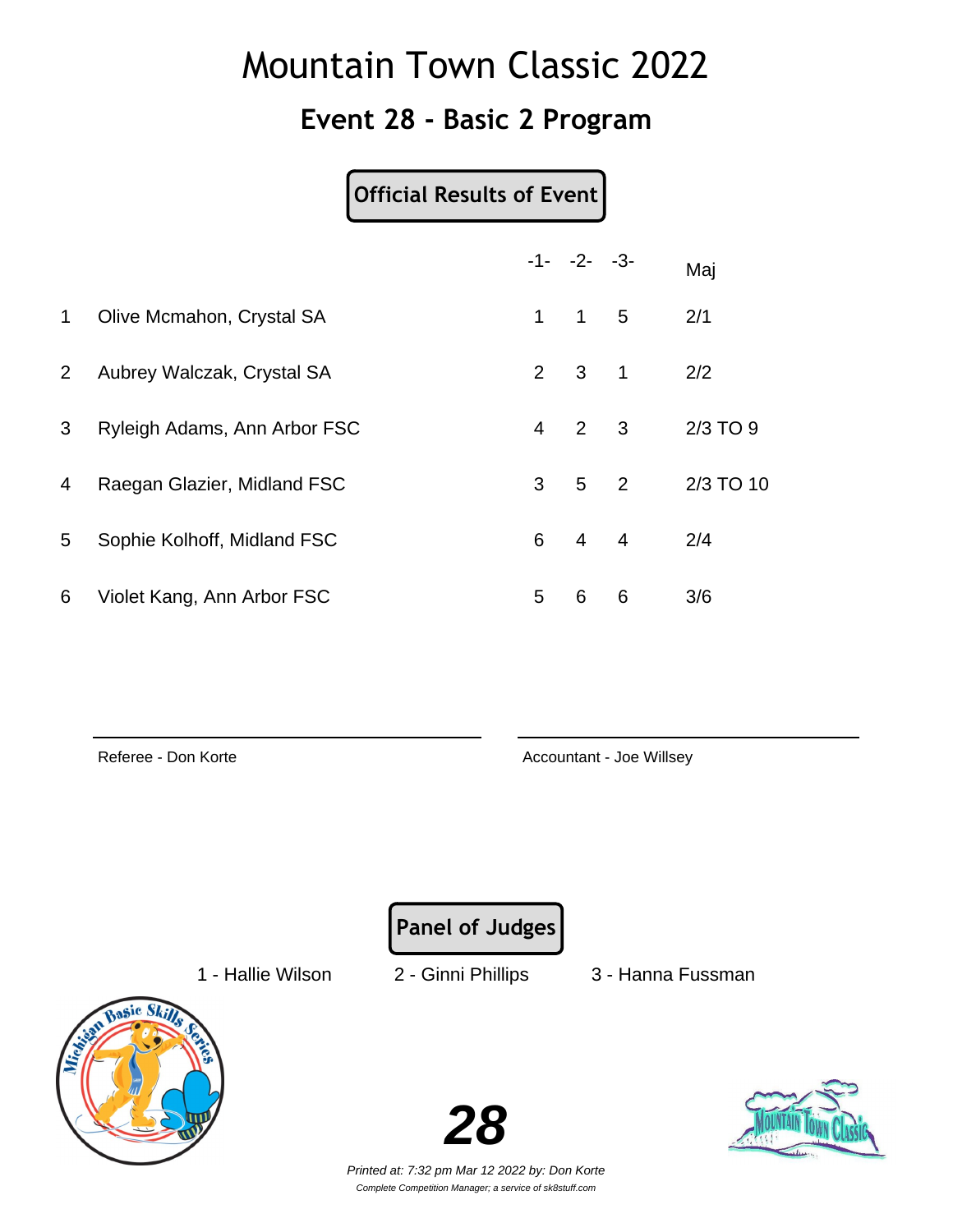### **Event 29 - Basic 3 Program**

| Official Results of Event                                  |     |
|------------------------------------------------------------|-----|
| $-1 - -2 - -3$                                             | Maj |
| Kendall Kadro, FSC of Birmingham Mi<br>$1 \quad 1 \quad 1$ | 3/1 |

Referee - Don Korte **Accountant - Joe Willsey** Accountant - Joe Willsey

**Panel of Judges**

1 - Hallie Wilson 2 - Ginni Phillips 3 - Jayde Harnick



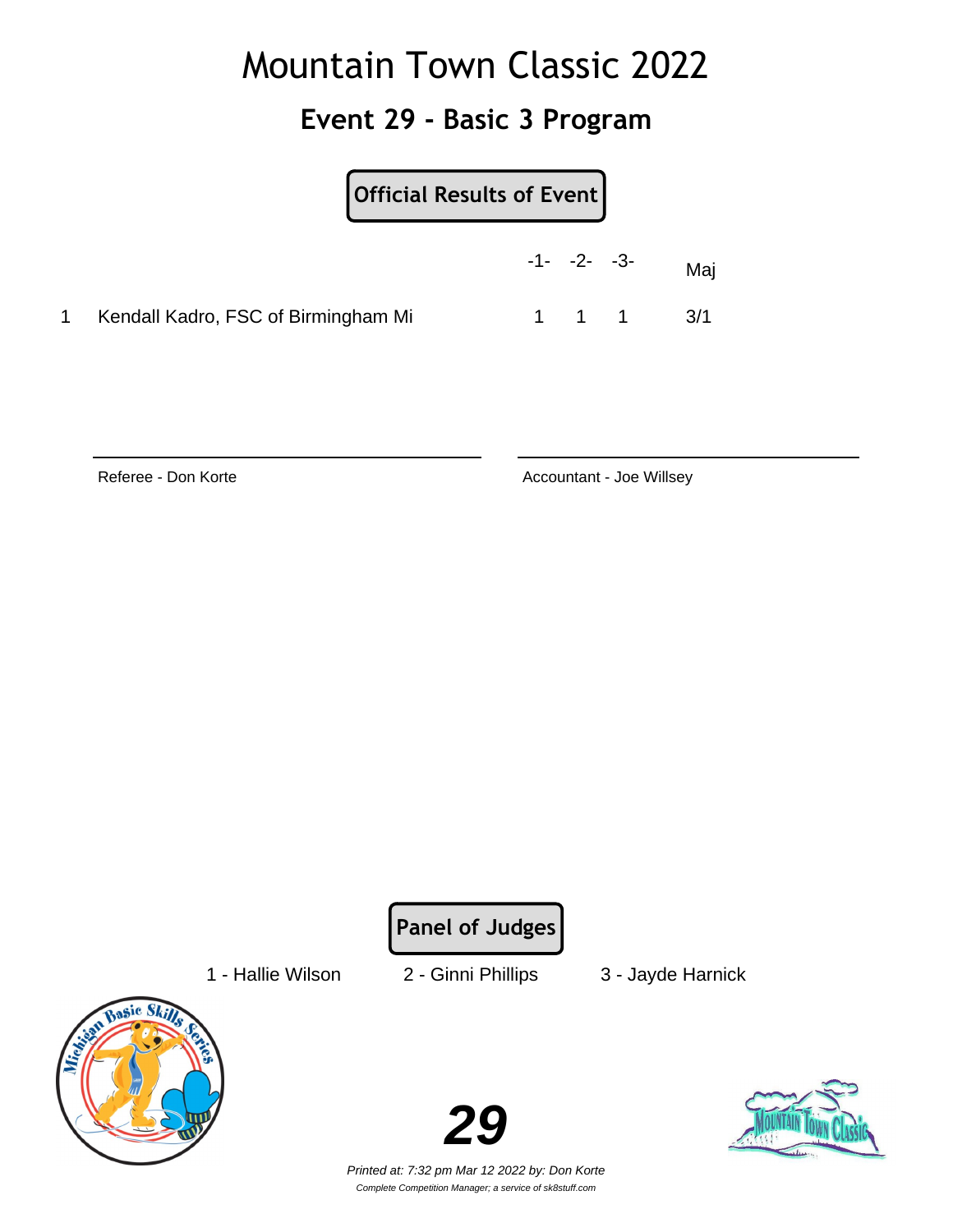### **Event 30 - Basic 1 Program**

|                           | Official Results of Event |                               |     |
|---------------------------|---------------------------|-------------------------------|-----|
|                           | $-1 - -2 - -3$            |                               | Maj |
| 1 Yena Kim, Ann Arbor FSC |                           | $1 \quad 1 \quad 1 \quad 3/1$ |     |

Referee - Don Korte **Accountant - Joe Willsey** Accountant - Joe Willsey

**Panel of Judges**

1 - Hallie Wilson 2 - Ginni Phillips 3 - Jayde Harnick



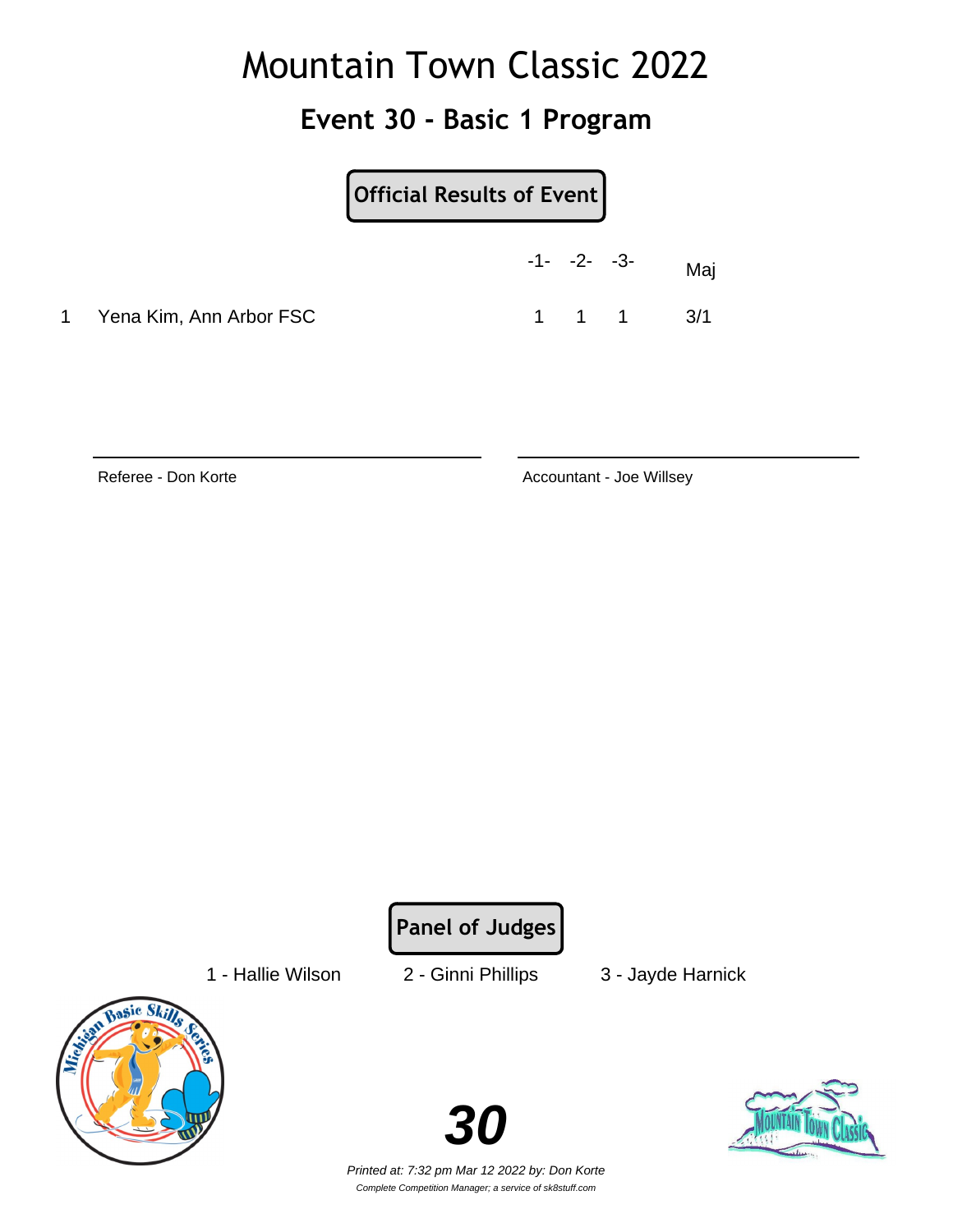### **Event 32 - Excel Beginner FS Grp A**

#### **Official Results of Event**

|             |                                           |   | $-1 - -2 - -3 - -4 - -5$            |                |             |                | Maj       |
|-------------|-------------------------------------------|---|-------------------------------------|----------------|-------------|----------------|-----------|
| $\mathbf 1$ | Claire Yuan, Greater Kalamazoo SA         |   | $1 \quad 4 \quad 1 \quad 1 \quad 2$ |                |             |                | 3/1       |
| $2^{\circ}$ | Neela Parthasarathy, Greater Kalamazoo SA |   | 2 3 2 2 3                           |                |             |                | 3/2       |
| 3           | Emory Morse, Crystal SA                   |   | 4 2 3 4 1                           |                |             |                | 3/3 TOM 6 |
| 4           | Addison Jacox, Greater Kalamazoo SA       |   | $3 \t1 \t5 \t3 \t5$                 |                |             |                | 3/3 TOM 7 |
| 5           | Lydia Oele, Greater Kalamazoo SA          | 5 | $5 -$                               | $\overline{4}$ | $5^{\circ}$ | $\overline{4}$ | 5/5       |

Referee - Chris Handt **Accountant - Joe Willsey** Accountant - Joe Willsey

**Panel of Judges**

1 - Melissa Garland 2 - Ginni Phillips 3 - Jawaher Dabas

4 - Madison Morey 5 - Autumn Willsey

Basic Ski

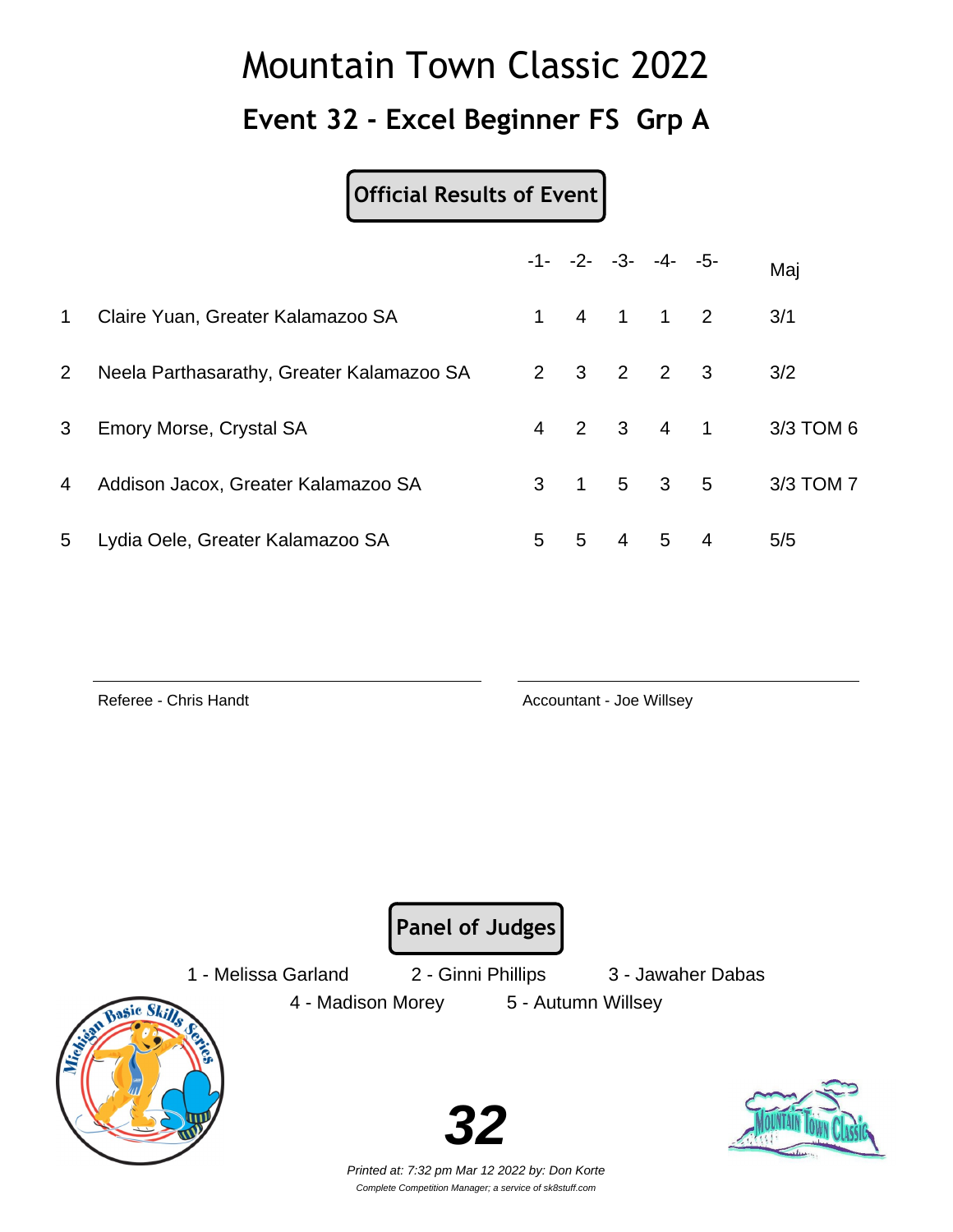### **Event 33 - Excel Beginner FS Grp B**

#### **Official Results of Event**

|                |                                  |                |   | $-1 - -2 - -3 - -4 - -5$            | Maj |
|----------------|----------------------------------|----------------|---|-------------------------------------|-----|
| 1              | Layla Wilborn, Crystal SA        |                |   | 2 1 1 1 2                           | 3/1 |
| $\mathbf{2}$   | Alivia Dams, Crystal SA          |                |   | $3 \t2 \t2 \t2 \t3$                 | 3/2 |
| 3 <sup>1</sup> | Emily Fitzgerald, Big Rapids FSC |                |   | $1 \quad 3 \quad 4 \quad 4 \quad 1$ | 3/3 |
| 4              | Izabelle Lalone, Mt Pleasant FSC | $\overline{4}$ |   | 4 3 3 4                             | 5/4 |
| 5              | Hailey Ptak, Big Rapids FSC      | 5              | 5 | $5\quad 5\quad 5$                   | 5/5 |

Referee - Chris Handt **Accountant - Joe Willsey** Accountant - Joe Willsey

**Panel of Judges**

1 - Don Korte 2 - Hallie Wilson 3 - Melissa Garland

4 - Jawaher Dabas 5 - Madison Morey